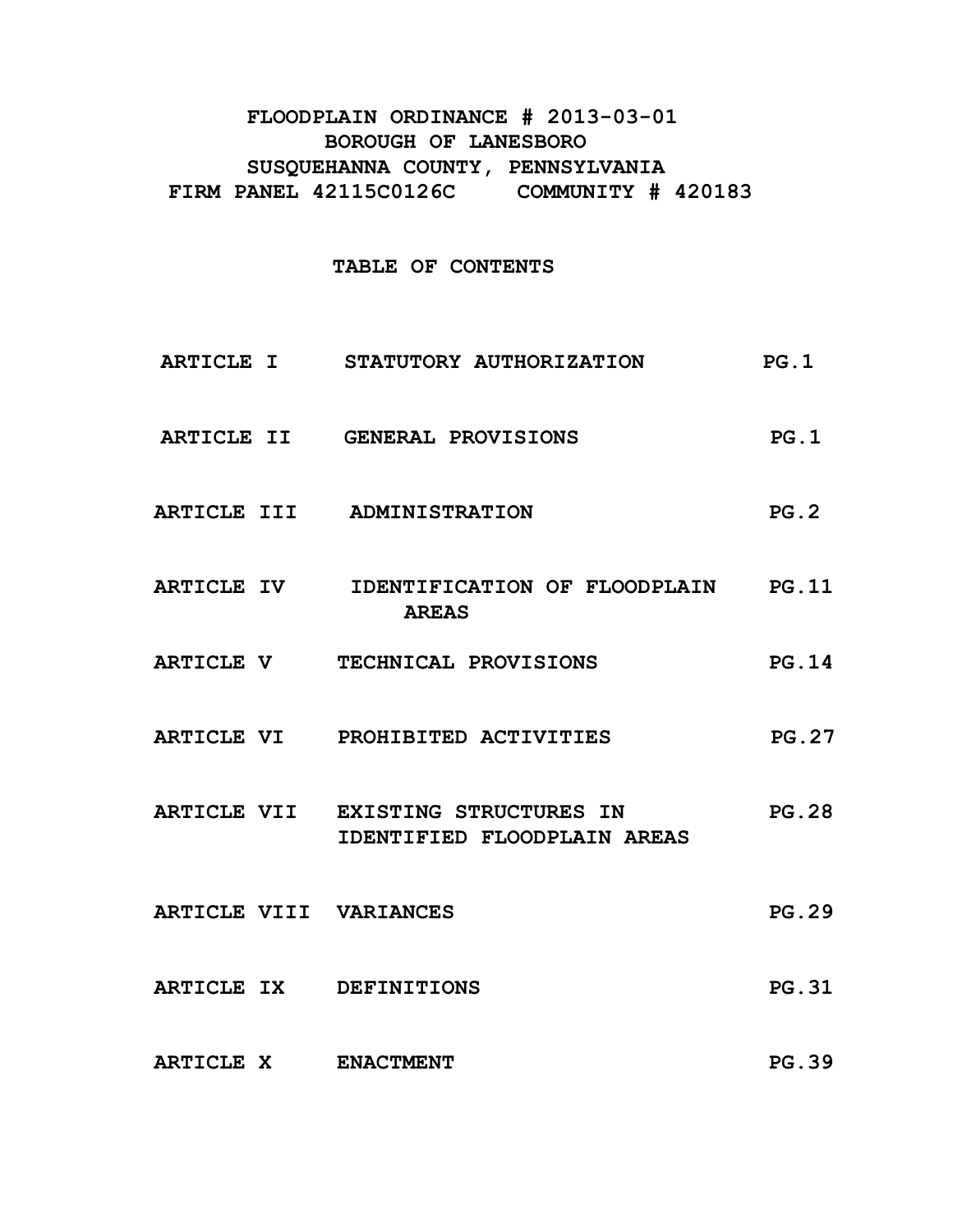|               | BOROUGH OF LANESBORO |
|---------------|----------------------|
| ORDINANCE NO. | 2013-03-01           |

AN ORDINANCE REQUIRING ALL PERSONS, PARTNERSHIPS, BUSINESSES, AND CORPORATIONS TO OBTAIN A PERMIT FOR ANY CONSTRUCTION OR DEVELOPMENT; PROVIDING FOR THE ISSUANCE OF SUCH PERMITS; SETTING FORTH CERTAIN MINIMUM REQUIREMENTS FOR NEW CONSTRUCTION AND DEVELOPMENT WITHIN AREAS OF THE BOROUGH WHICH ARE SUBJECT TO FLOODING; AND ESTABLISHING PENALTIES FOR ANY PERSONS WHO FAIL, OR REFUSE TO COMPLY WITH THE REQUIREMENTS OR PROVISIONS OF THIS ORDINANCE.

#### **ARTICLE 1. STATUTORY AUTHORIZATION**

The Legislature of the Commonwealth of Pennsylvania has, by the passage of the Pennsylvania Flood Plain Management Act of 1978, delegated the responsibility to local governmental units to adopt flood plain management regulations to promote public health, safety, and the general welfare of its citizenry. Therefore, the Council of the Borough of Lanesboro does hereby order as follows.

#### **ARTICLE I I. GENERAL PROVISIONS**

#### **Section 2.01 Intent**

The intent of this Ordinance is to:

- A. Promote the general health, welfare, and safety of the
	- community.

B.

Encourage the utilization of appropriate

 construction practices in order to prevent or minimize flood damage in the future.

C. Minimize danger to public health by protecting water

supply and natural drainage.

- D. Reduce financial burdens imposed on the community, its governmental units, and its residents, by preventing excessive development in areas subject to flooding.
- E. Comply with federal and state floodplain management requirements.

#### **Section 2.02 Applicability**

A. It shall be unlawful for any person, partnership,

 business or corporation to undertake, or cause to be undertaken, any construction or development anywhere within the Borough of Lanesboro unless a Permit has been obtained from the Floodplain Administrator.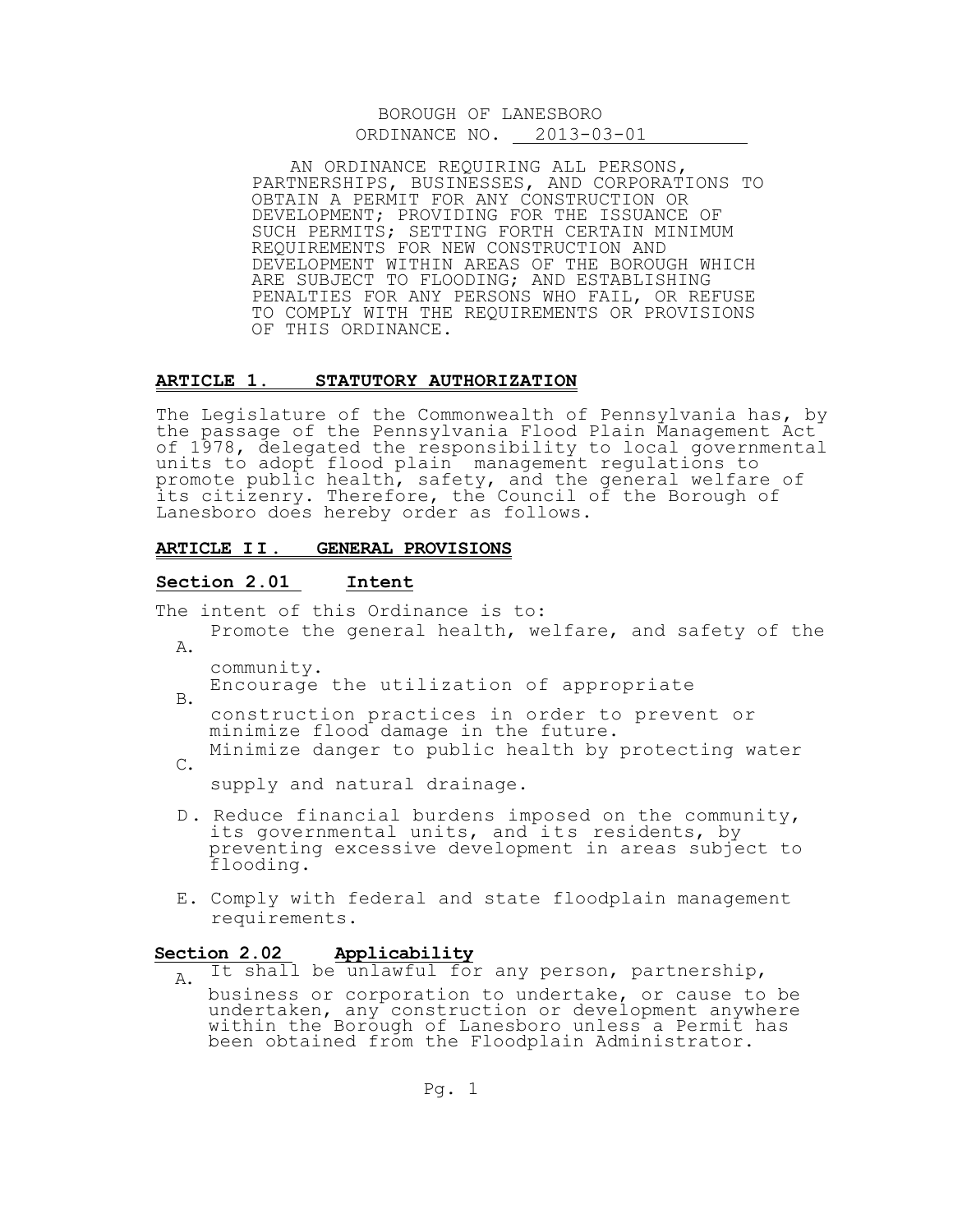B. A Permit shall not be required for minor repairs to

existing buildings or structures.

### **Section 2.03 Abrogation & Greater Restrictions**

This Ordinance supercedes any other conflicting provisions which may be in effect in identified floodplain areas. However, any other ordinance provisions shall remain in full force and effect to the extent that those provisions are more restrictive. If there is any conflict between any of the provisions of this Ordinance, the more restrictive shall apply.

### **Section 2 .04 Severability**

If any section, subsection, paragraph, sentence, clause, or phrase of this Ordinance shall be declared invalid for any reason whatsoever, such a decision shall not affect the remaining portions of the Ordinance, which shall remain in full force and effect, and for this purpose the provisions of this Ordinance are hereby declared to be severable.

### **Section 2.05 Warning and Disclaimer of Liability**

The degree of flood protection sought by the provisions of this Ordinance is considered reasonable for regulatory purposes and is based on accepted engineering methods of study. Larger floods may occur or flood heights may be increased by man-made or natural causes, such as ice jams and bridge openings restricted by debris. This Ordinance does not imply that areas outside any identified floodplain areas, or that land uses permitted within such areas will be free from flooding or flood damages.

This Ordinance shall not create liability on the part of the Borough of Lanesboro or any officer or employee thereof for any flood damages that result from reliance on this Ordinance or any administrative decision lawfully made thereunder.

#### **ARTICLE III ADMINISTRATION**

### **Section 3.01 Designation the Floodplain Administrator**

The Mayor of Lanesboro is hereby appointed to administer and enforce this ordinance and is referred to herein as the Floodplain Administrator. The Floodplain Administrator may: (A) Fulfill the duties and responsibilities set forth in these regulations, (B) Delegate duties and responsibilities set forth in these regulations to qualified technical personnel, plan examiners, inspectors, and other employees, or (C) Enter into a written agreement or written contract with another agency or private sector entity to administer specific provisions of these regulations. Administration of any part of these regulations by another entity shall not relieve the community of its responsibilities pursuant to the participation requirements of the National Flood Insurance Program as set forth in the Code of Federal Regulations at 44 C.F.R. Section 59.22.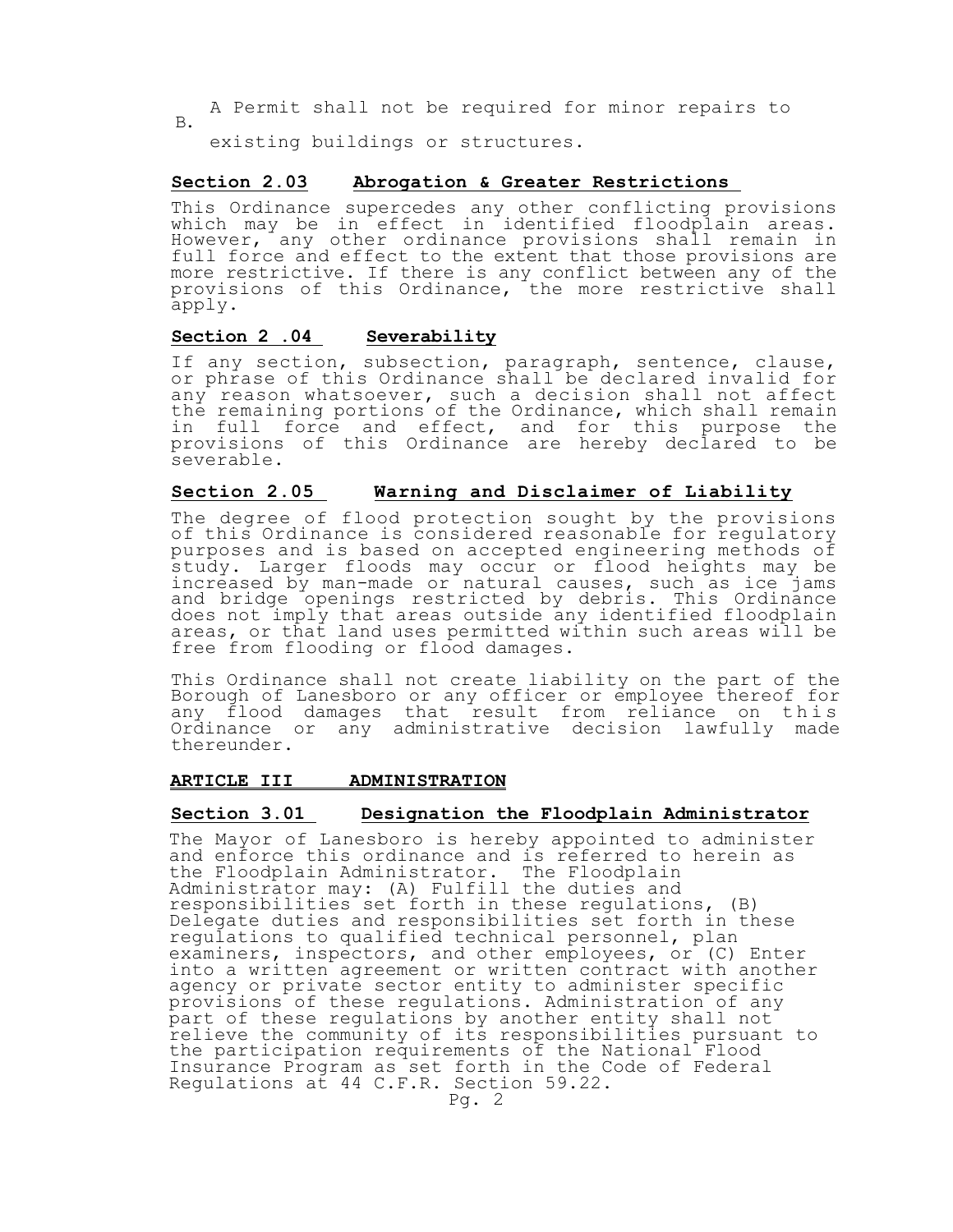In the absence of a designated Floodplain Administrator, the Floodplain Administrator duties are to be fulfilled by the President of Council of the Borough of Lanesboro.

### **Section 3.02 PERMITS REQUIRED**

A Permit shall be required before any construction or development is undertaken within any area of the Borough of Lanesboro.

## **Section 3.03 DUTIES AND RESPONSIBILITIES OF THE FLOODPLAIN ADMINISTRATOR**

**In the** case of existing structures, prior to the issuance of any Development/Permit, the Floodplain Administrator shall review the history of repairs to the subject building, so that any repetitive loss issues can be addressed before the permit is issued.

- A. The Floodplain Administrator shall issue a Permit only after it has been determined that the proposed work to be undertaken will be in conformance with the requirements of this and all other applicable codes and ordinances.
- B. Prior to the issuance of any permit, the Floodplain Administrator shall review the applications for the permit to determine if all other necessary government permits required by state and federal laws have been obtained, such as those by the Pennsylvania Sewage Facilities Act(Act 1966-537, as amended); the Pennsylvania Dam Safety and Encroachments Act (Act 1978-325, as amended); the Pennsylvania Clean Streams Act (Act 1937-394, as amended); and the U.S. Clean Water Act, Section 404, 33, U.S. C. 1344. No permit shall be issued until this determination has been made.
- C. During the construction period, the Floodplain Administrator or other authorized official shall inspect the premises to determine that the work is progressing in compliance with the information provided on the permit application and with all applicable municipal laws and ordinances. He/she shall make as many inspections during and upon completion of the work as necessary.
- D. In the discharge of his/her duties, the Floodplain Administrator shall have the authority to enter any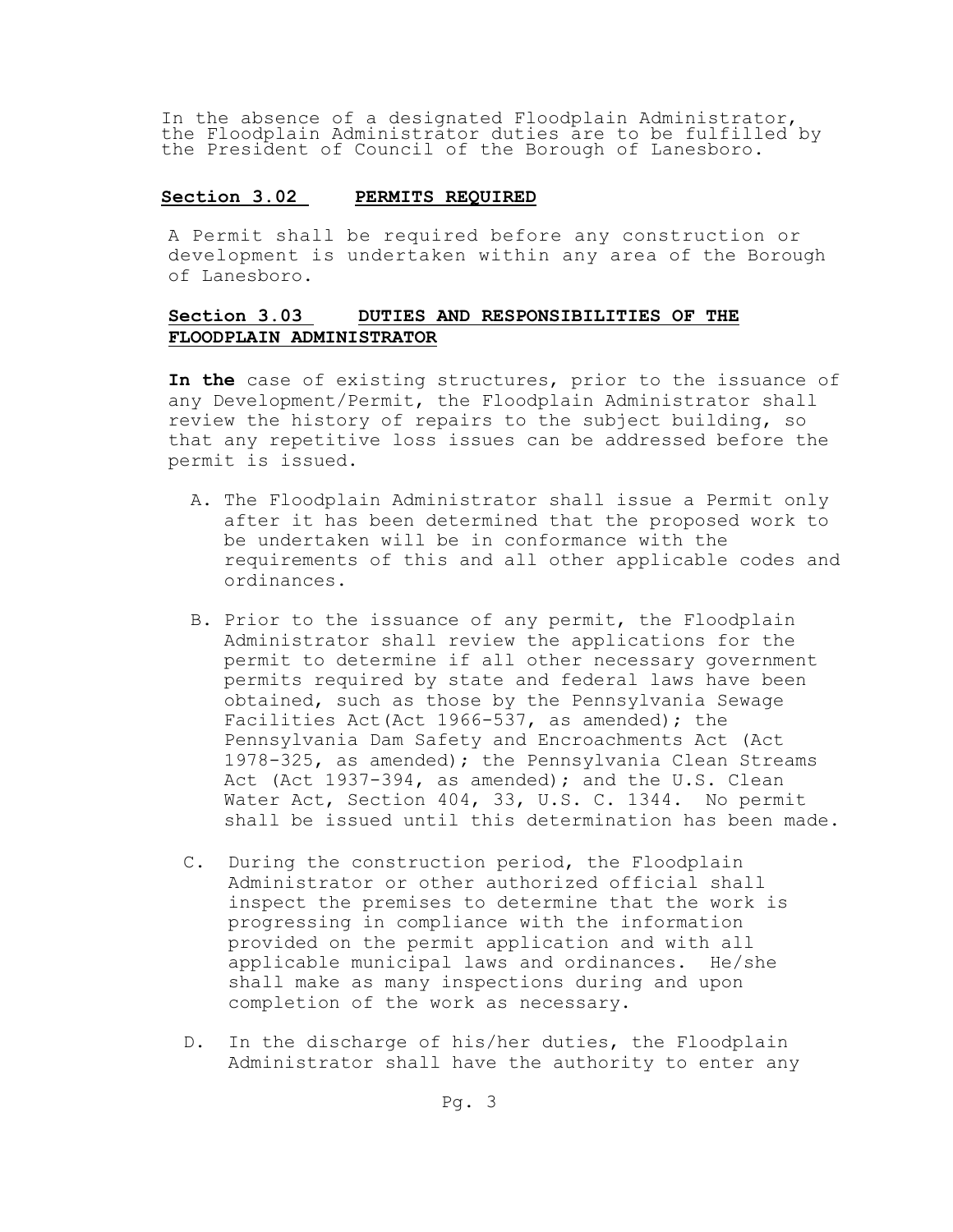building, structure, premises or development in the identified floodplain area, upon presentation of proper credentials, at any reasonable hour to enforce the provisions of this ordinance.

- E. In the event the Floodplain Administrator discovers that the work does not comply with the permit application or any applicable laws and ordinances, or that there has been a false statement or misrepresentation by any applicant, the Floodplain Administrator shall revoke the Permit and report such fact to the Lanesboro Council for whatever action it considers necessary.
- F. The Floodplain Administrator shall maintain all records associated with the requirements of this ordinance including, but not limited to, finished construction elevation data, permitting, inspection and enforcement.
- G. The Floodplain Administrator is the official responsible for submitting a biennial report to the FEMA concerning community participation in the National Flood Insurance Program.
- H. The responsibility, authority and means to implement the commitments of the Floodplain Administrator can be delegated from the person identified. However, the ultimate responsibility lies with the person identified in the Floodplain Ordinance as the Floodplain Administrator/ Manager.
- I. The Floodplain Administrator shall consider the requirements of the 34 PA Code and the 2009 IBC and the 2009 IRC or latest revisions thereof.

#### **SECTION 3.04 APPLICATION PROCEDURES AND REQUIREMENTS**

- A. Application for such a Permit shall be made, in writing, to the Floodplain Administrator on forms supplied by the Borough of Lanesboro. Such applications shall contain the following:
	- 1. Name and address of applicant.
	- 2. Name and address of owner of land on which proposed construction is to occur.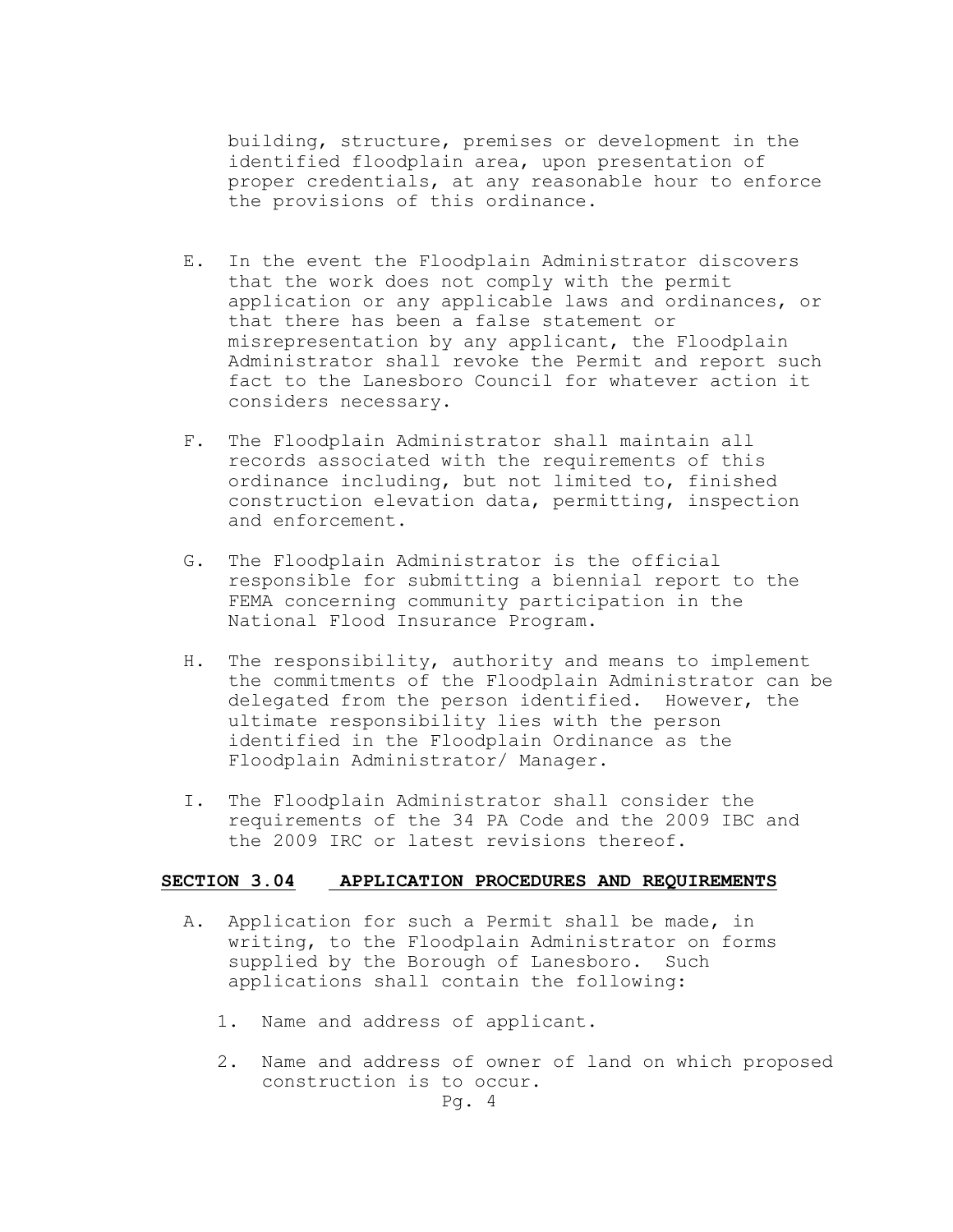- 3. Name and address of contractor.
- 4. Site location including address.
- 5. Listing of other permits required.
- 6. Brief description of proposed work and estimated cost, including a breakout of flood-related cost and the market value of the building before the flood damage occurred where appropriate.
- 7. A plan of the site showing the exact size and location of the proposed construction as well as any existing buildings or structures.
- B. If any proposed construction or development is located entirely or partially within any identified floodplain area, applicants for Permits shall provide all the necessary information in sufficient detail and clarity to enable the Floodplain Administrator to determine that:
	- 1. All such proposals are consistent with the need to minimize flood damage and conform with the requirements of this and all other applicable codes and ordinances;
	- 2. All utilities and facilities, such as sewer, gas, electrical and water systems are located and constructed to minimize or eliminate flood damage;
	- 3. Adequate drainage is provided so as to reduce exposure to flood hazards;
	- 4. Structures will be anchored to prevent floatation, collapse, or lateral movement;
	- 5. Building materials are flood-resistant;
	- 6. Appropriate practices that minimize flood damage have been used;
	- 7. Electrical, heating, ventilation, plumbing, air conditioning equipment, and other service facilities have been designed and located to prevent water entry or accumulation.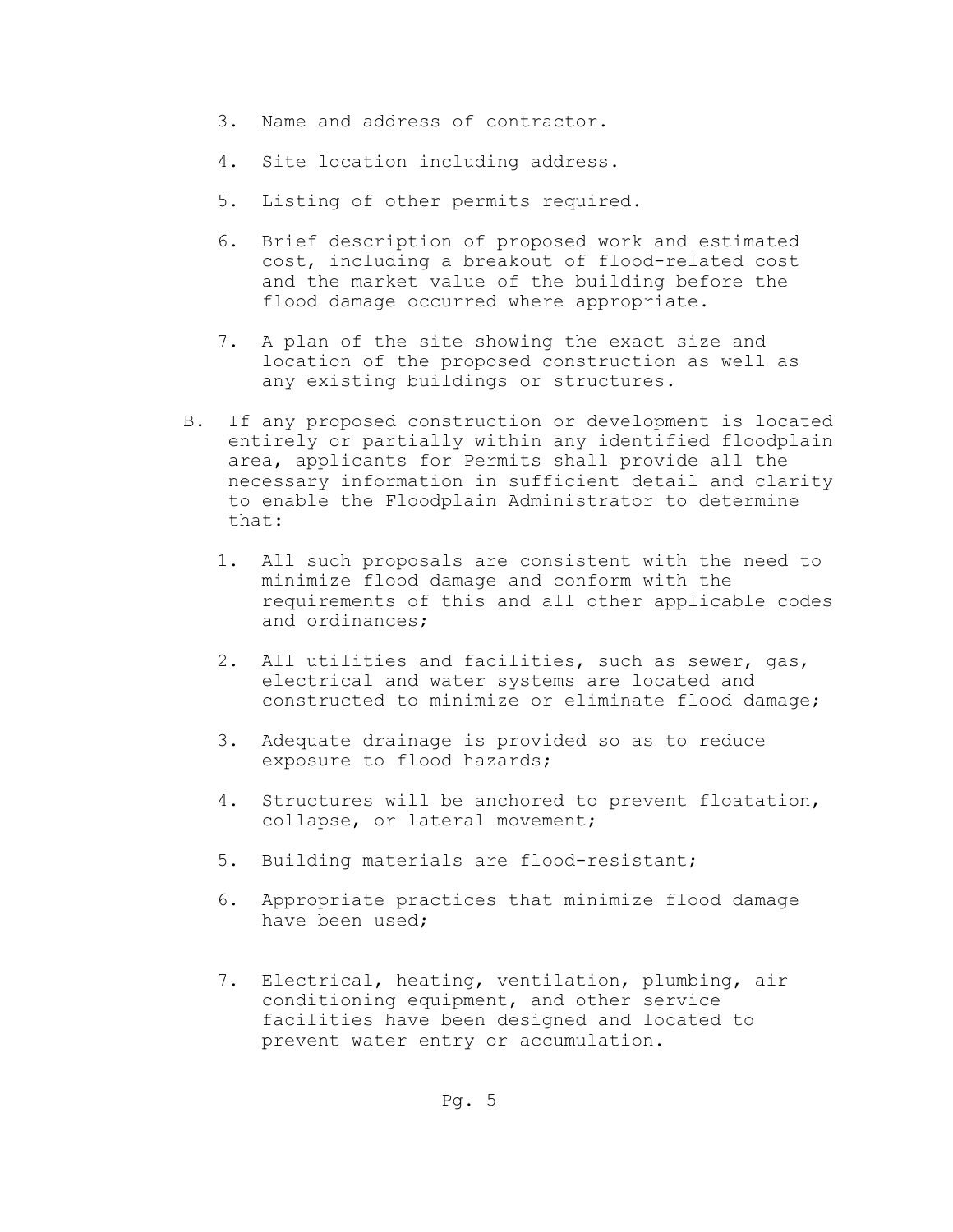- C. Applicants shall file the following minimum information plus any other pertinent information as may be required by the Floodplain Administrator to make the above determination;
	- 1. A completed Permit Application Form.
	- 2. A plan of the entire site, clearly and legibly drawn at a scale of one (1) inch being equal to One hundred (100) feet or less showing the following.
		- A. North arrow, scale and date;
		- B. Topographic contour lines, if available;
		- C. The location of all existing and proposed buildings, structures and other improvements, including the location of any existing or proposed subdivision and development;
		- D. The location of all existing streets, drives and other access ways; and
		- E. The location of any existing bodies of water or watercourses, identified floodplain areas and, if available, information pertaining to the floodway, and the flow of water including direction and velocities.
	- 3. Plans of all proposed buildings, structures and other improvements, drawn at suitable scale showing the following;
		- A. The proposed lowest floor elevation of any proposed building based upon North American Vertical Datum of 1988;
		- B. The elevation of the base flood;
		- C. Supplemental information as may be necessary under 34 PA Code, the 2009 IBC or the 2009 IRC.
	- 4. The following data and documentation;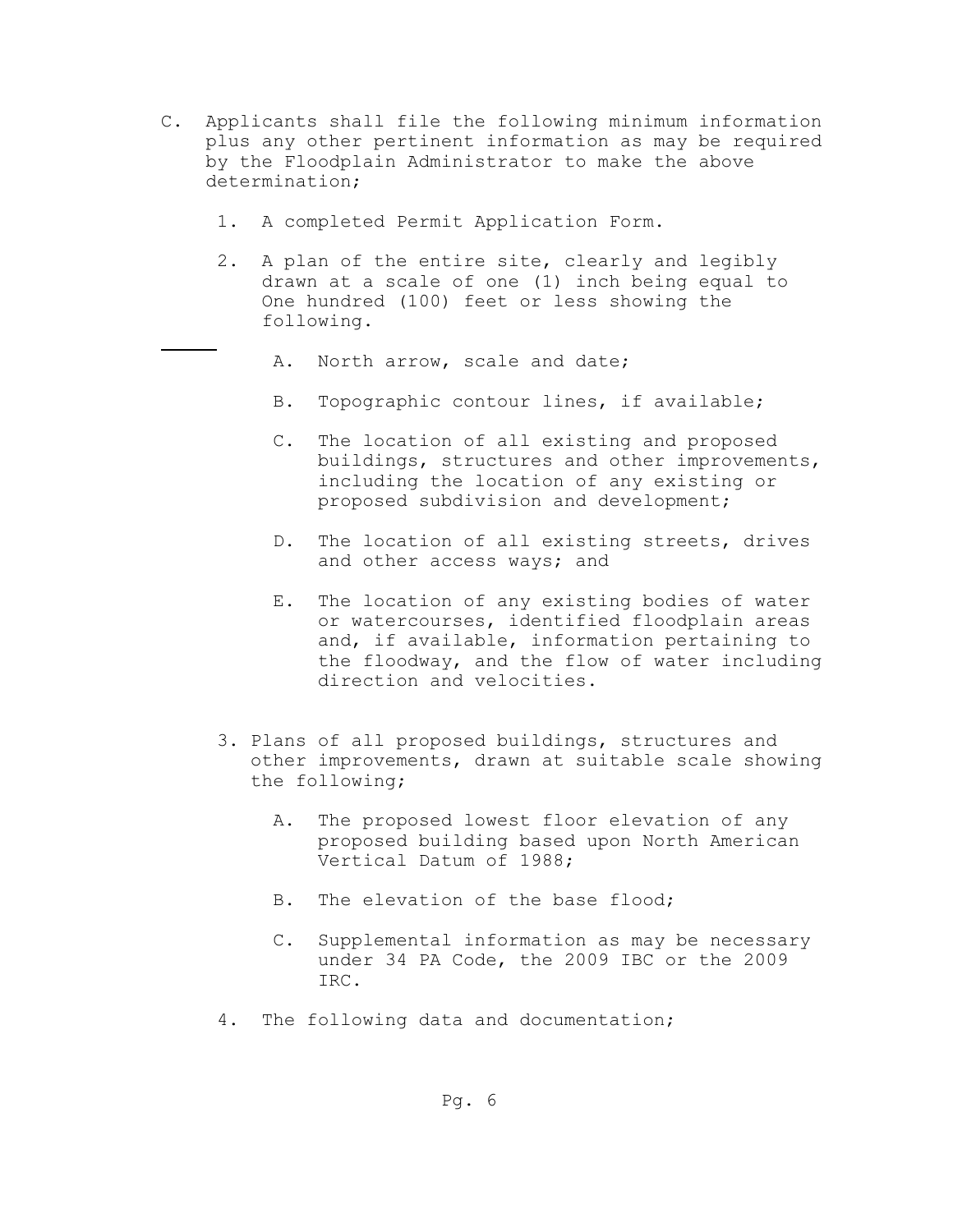- A. If available, information concerning flood depths, pressures, velocities, impact and uplift forces and other factors associated with a base flood; and
- B. Detailed information concerning any proposed flood proofing measures and corresponding elevations.
- C. Documentation, certified by a registered professional engineer or architect to show that the cumulative effect of any proposed development within an AE Area/District with floodway (See Section 4.02 A)when combined with all other existing and anticipated development, will not increase the base flood elevation at any point.
- D. Documentation, certified by a registered professional engineer or architect, to show that the cumulative effect of any proposed development within any Identified Floodplain Area (See Section 4.01) when combined with all other existing and anticipated development, will not cause any increase in the base flood elevation.
- E. A document, certified by a registered professional engineer or architect, which states that the proposed construction or development has been adequately designed to withstand the pressures, velocities, impact and uplift forces associated with the base flood.

 Such statement shall include a description of the type and extent of flood proofing measures which have been incorporated into the design of the structure and/or the development.

F. Detailed information needed to determine compliance with Section 5.03 F., storage, and Section 5.04, Development Which May Endanger Human Life, including: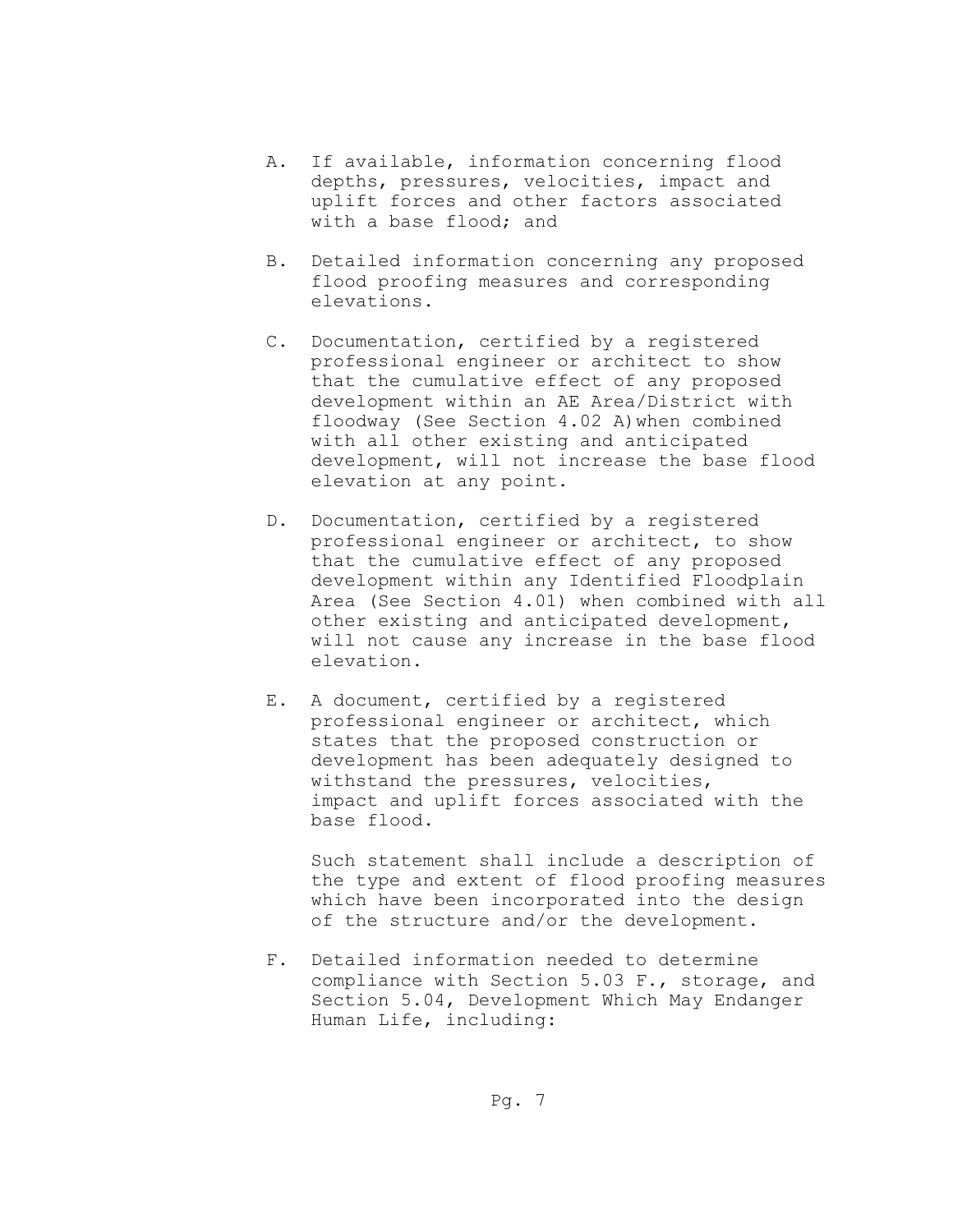- i. The amount, location and purpose of any materials or substances referred to in Sections 5.03 F, and 5.04 which are intended to be used, produced, stored or otherwise maintained on site.
- ii. A description of the safeguards incorporated into the design of the proposed structure to prevent leaks or spills of the dangerous materials or substances listed in Section 5.04 during a base flood.
- G. The appropriate component of the Department of Environmental Protection's "Planning Module for Land Development."
- H. Where any excavation or grading is proposed, a plan meeting the requirements of the Department of Environmental Protection, to implement and maintain erosion and sedimentation control.
- I. Application for Permits shall be accompanied by a fee, payable to the municipality based upon the estimated costs of the proposed construction as determined by the Floodplain Administrator.

### **SECTION 3.05 REVIEW BY COUNTY CONSERVATION DISTRICT**

A copy of all applications and plans for any proposed construction or development in any identified floodplain area to be considered for approval shall be submitted by the Floodplain Administrator to the County Conservation District for review and comment prior to the issuance of a Permit. The recommendations of the Conservation District shall be considered by the Floodplain Administrator for possible incorporation into the proposed plan.

### **SECTION 3.06 REVIEW OF APPLICATION BY OTHERS**

A copy of all plans and applications for any proposed construction or development in any identified floodplain area to be considered for approval may be submitted by the Floodplain Administrator to any other appropriate agencies and/or individuals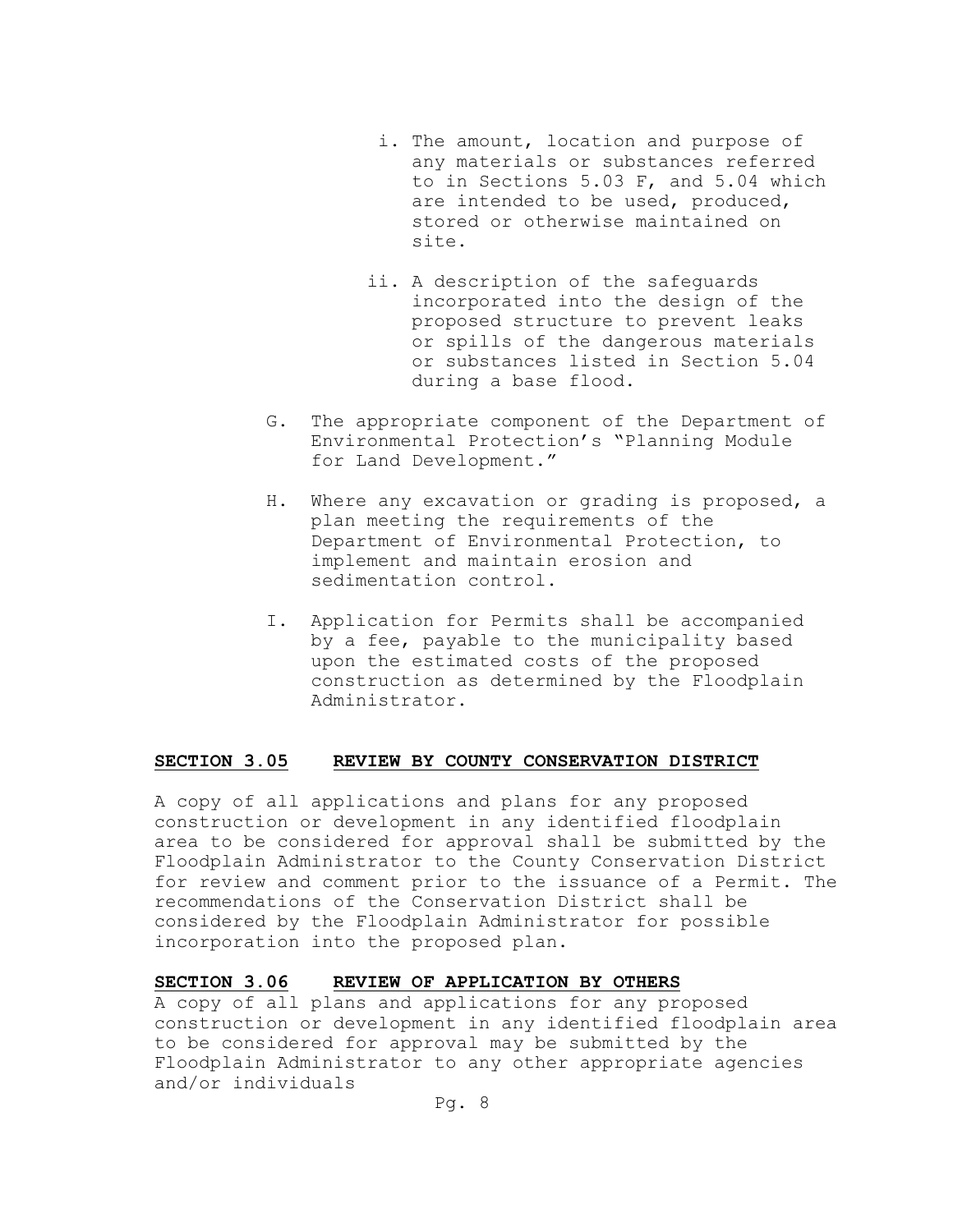(e.g. planning commission, municipal engineer, etc.) for review and comment.

#### **SECTION 3.07 CHANGES**

After the issuance of a Permit by the Floodplain Administrator, no changes of any kind shall be made to the application, permit or any of the plans, specifications or other documents submitted with the application without the written consent or approval of the Floodplain Administrator. Requests for any such change shall be in writing and shall be submitted by the applicant to the Floodplain Administrator for consideration.

#### **SECTION 3.08 PLACARDS**

In addition to the Permit, the Floodplain Administrator shall issue a placard which shall be displayed on the premises during the time construction is in progress. This placard shall show the number of the Permit, the date of its issuance, and be signed by the Floodplain Administrator.

#### **SECTION 3.09 START OF CONSTRUCTION**

Work on the proposed construction or development shall begin within 180 days after the date of issuance and shall be completed within twelve (12) months after the date of issuance of the Permit or the Permit shall expire unless a time extension is granted, in writing, by the Floodplain Administrator. The actual start of construction means either the first placement of permanent construction of a structure on a site, such as the pouring of slab or footing, the installation of piles, the construction of columns, or any work beyond the stage of excavation; or the placement of a manufactured home on a foundation. Permanent construction does not include land preparation, such as clearing, grading and filling; nor does it include the installation of streets and/or walkways; nor does it include excavation for a basement, footings, piers, or foundations or the erection of temporary forms; nor does it include the installation on the property of accessory buildings, such as garages or sheds not occupied as dwelling units or not part of the main structure. For a substantial improvement, the actual start of construction means the first alteration of any wall, ceiling,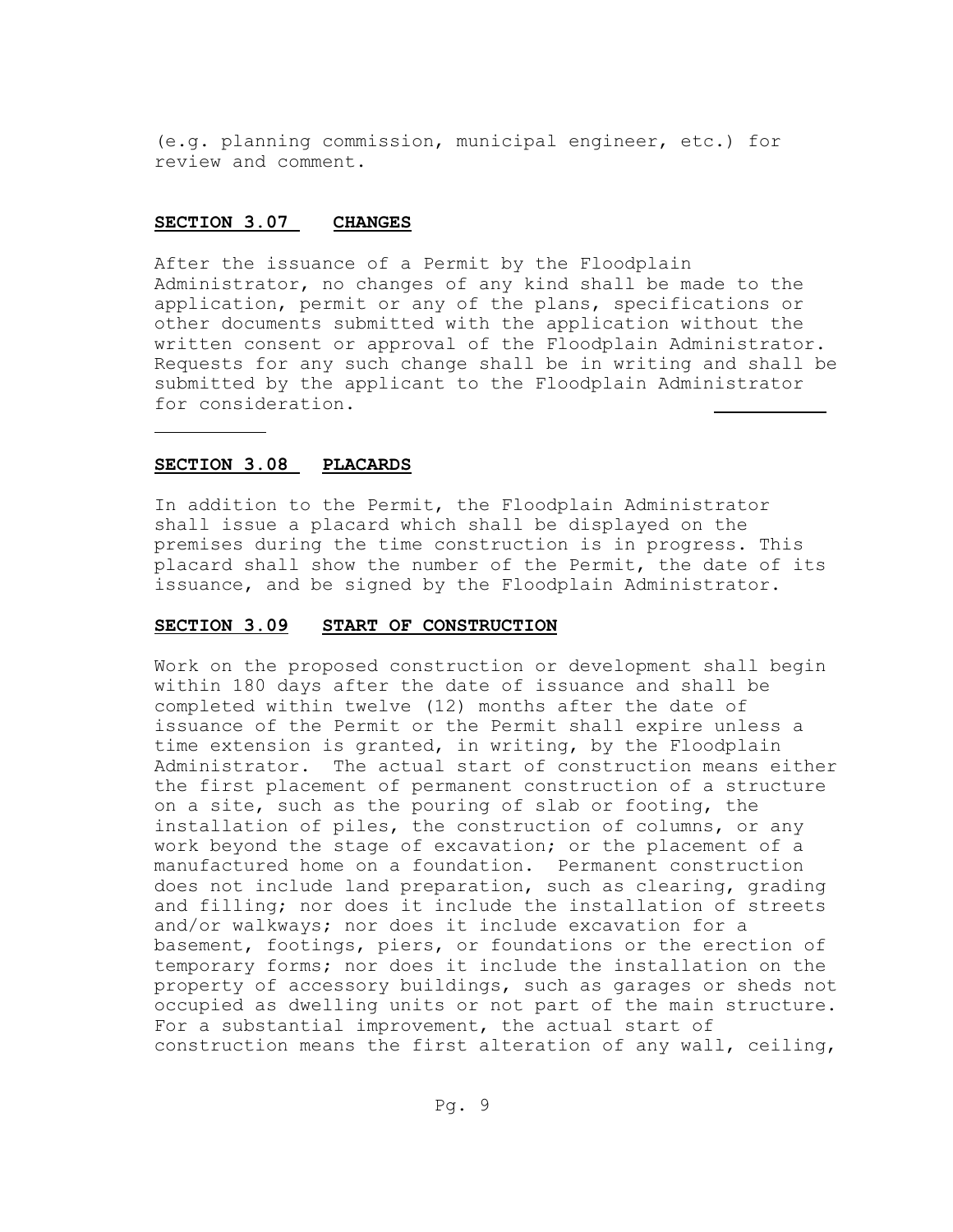floor or other structural part of a building, whether or not that alteration affects the external dimensions of the building. Time extensions shall be granted only if a written request is submitted by the applicant, which sets forth sufficient and reasonable cause for the Floodplain Administrator to approve such a request.

### **SECTION 3.10 ENFORCEMENT**

### **A**. Notices

Whenever the Floodplain Administrator or other authorized municipal representative determines that there are reasonable grounds to believe that there has been a violation of any provisions of this Ordinance, or of any regulations adopted pursuant thereto, the Floodplain Administrator shall give notice of such alleged violation as hereinafter provided. Such notice shall:

- 1. Be in writing;
- 2. Include a statement of the reasons for its issuance;
- 3. Allow a reasonable time, not to exceed a period of thirty (30) days for the performance of any act it requires;
- 4. Be served upon the property owner or his agent as the case may require; provided, however, that such notice or order shall be deemed to have been properly served upon such owner or agent when a copy thereof has been served with such notice by any other method authorized or required by the laws of this State;
- 5. Contain an outline of remedial actions which, if taken, will effect compliance with the provisions of this Ordinance.

### B. Penalties

Any person who fails to comply with any or all of the requirements or provisions of this Ordinance or who fails or refuses to comply with any notice, order or direction of the Floodplain Administrator or any other authorized employee of the municipality shall be guilty of a misdemeanor and upon conviction shall pay a fine to Pg. 10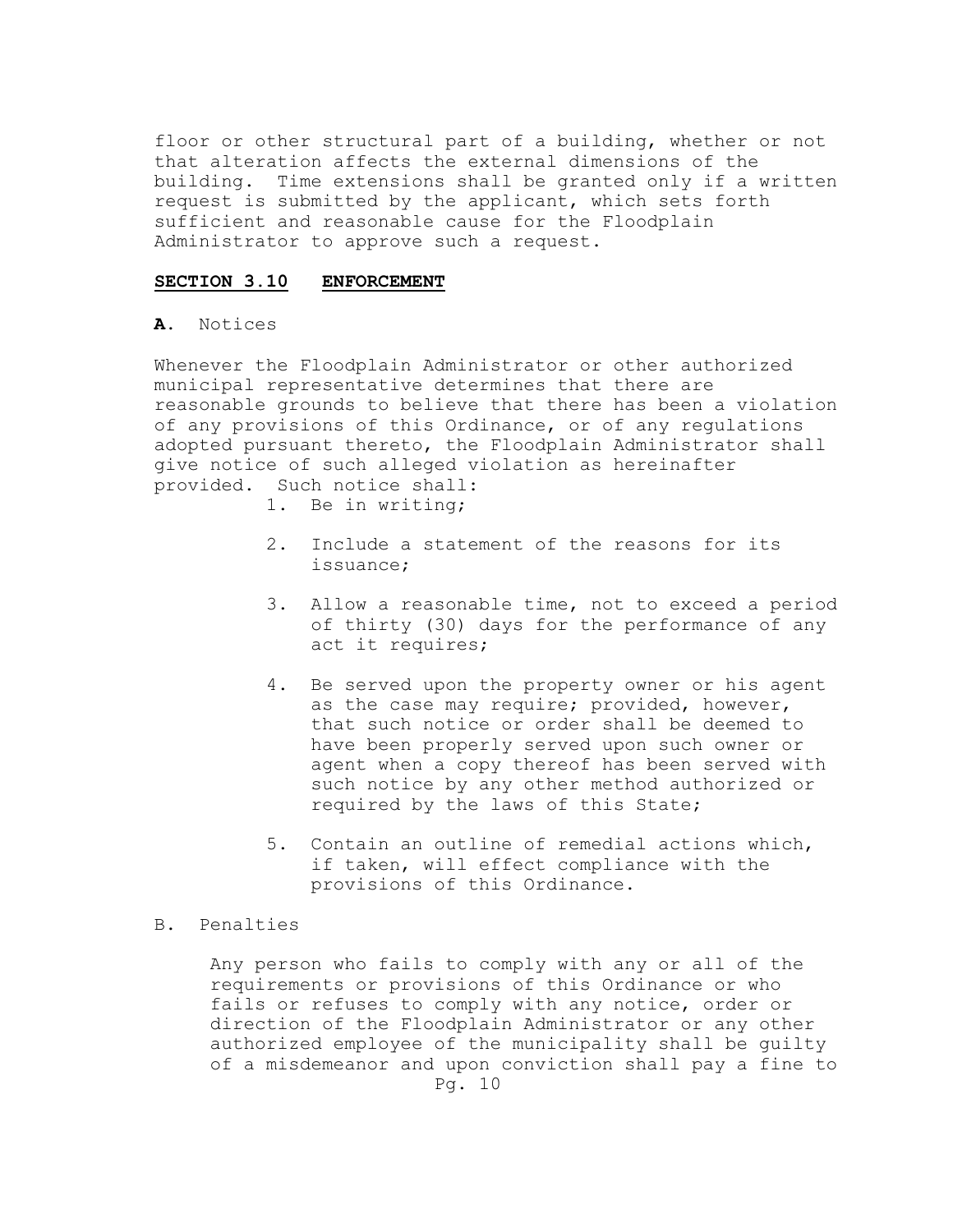the Borough of Lanesboro, of not less than Twenty-five Dollars (\$25.00)nor more than Six Hundred Dollars (\$600.00) plus costs of prosecution. Each day said violation continues shall be considered a separate and distinct violation. In addition to the above penalties, all other actions are hereby reserved, including an action in equity for the proper enforcement of this Ordinance. The imposition of a fine or penalty for any violation of, or noncompliance with this Ordinance shall not excuse the violation or noncompliance or permit it to continue. All such persons shall be required to correct or remedy such violations and noncompliance within a reasonable time. Any development initiated or any structure or building constructed, enlarged, altered, or relocated, in non compliance with this Ordinance may be declared by the Lanesboro Council to be a public nuisance and abatable as such.

### **SECTION 3.11 APPEALS**

- A. Any person aggrieved by any action or decision of the Floodplain Administrator concerning the administration of the provisions of this Ordinance, may appeal to the Lanesboro Council. Such appeal must be filed, in writing, within thirty (30) days after the decision, determination or action of the Floodplain Administrator.
- B. Upon receipt of such appeal, the Lanesboro Council shall set a time and place, within not less than ten (10) or not more than thirty (30) days, for the purpose of considering the appeal. Notice of the time and place at which the appeal will be considered shall be given to all parties.
- C. Any person aggrieved by any decision of the Lanesboro Council may seek relief therefrom by appeal to court, as provided by the laws of this State, including the Pennsylvania Flood Plain Management Act.

### **ARTICLE IV. IDENTIFICATION OF FLOODPLAIN AREAS**

### **SECTION 4.01 IDENTIFICATION**

The identified floodplain area shall be: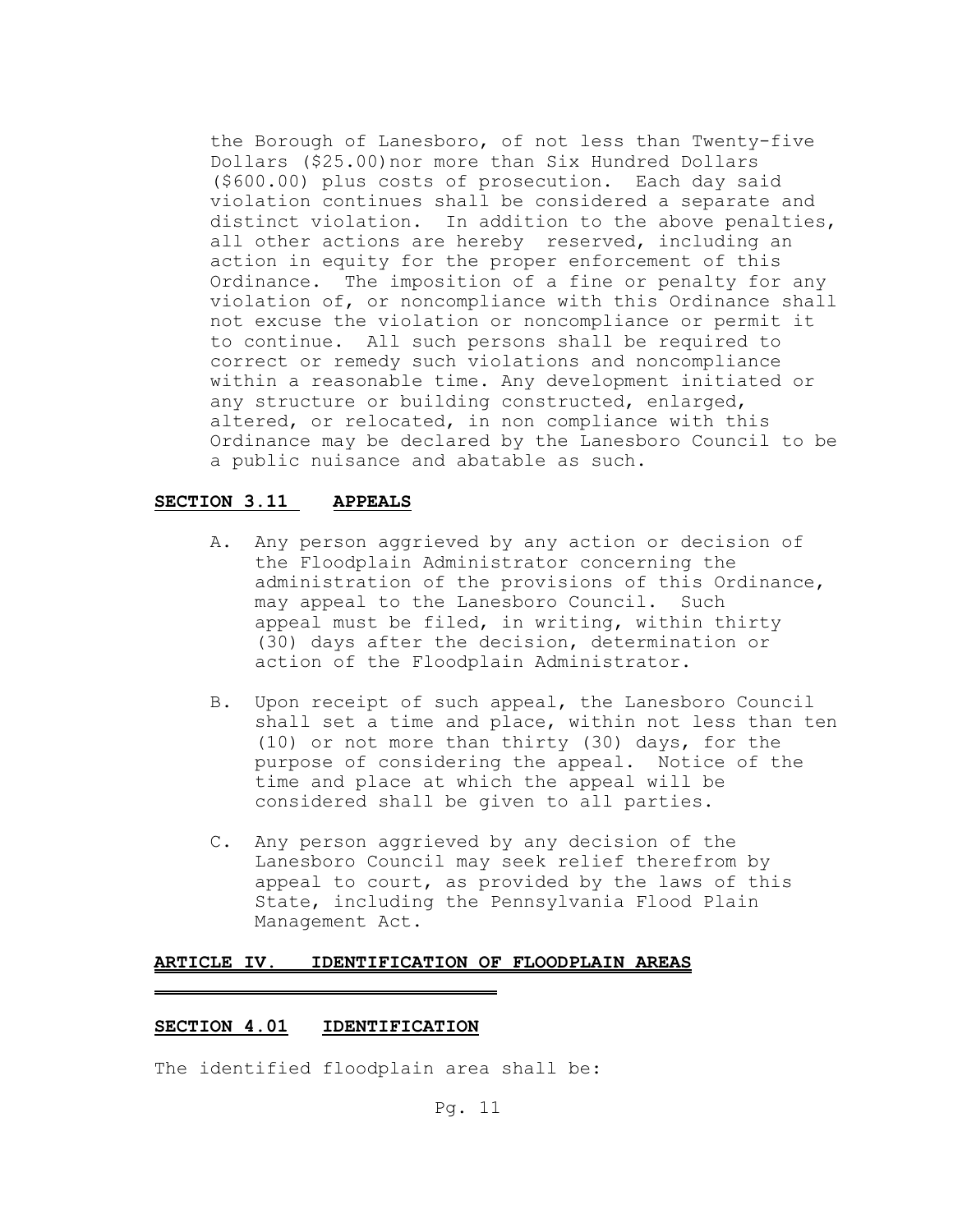A. Any areas of Lanesboro, classified as Special Flood Hazard Areas (SFHAs) in the Flood Insurance Study (FIS) and the accompanying Flood Insurance Rate Maps (FIRMs) dated April 2, 2013 and issued by the Federal Emergency Management Agency (FEMA) or the most recent revision thereof, including all digital data developed as part of the Flood Insurance Study and the above referenced FIS and FIRMs, and any subsequent revisions and amendments are hereby adopted by the Borough of Lanesboro and declared to be a part of this ordinance.

### **SECTION 4.02 DESCRIPTION AND SPECIAL REQUIREMENTS OF IDENTIFIED FLOODPLAIN AREAS**

The identified floodplain area shall consist of the following specific areas:

- A. The Floodway Area/District identified as floodway in the FIS which represents the channel of a watercourse and the adjacent land areas that must be reserved in order to discharge the base flood without cumulatively increasing the water surface elevation by more than one (1) foot at any point. This term shall also include floodway areas which have been identified in other available studies or sources of information for those Special flood hazard areas where no floodway has been identified in the FIS.
	- 1. Within any floodway area, encroachments, including fill, new construction, substantial improvements, or other development shall not be permitted unless it has been demonstrated through hydrologic and hydraulic analysis performed in accordance with standard engineering practice that the proposed encroachment would not result in any increase in flood levels within the community during the occurrence of the base flood discharge.
	- 2. No new construction or development shall be allowed, unless a permit is obtained from the Department of Environmental Protection Regional Office.
- B. The AE Area/District without floodway, shall be those areas identified as an AE Zone on the FIRM included in the FIS prepared by FEMA and for which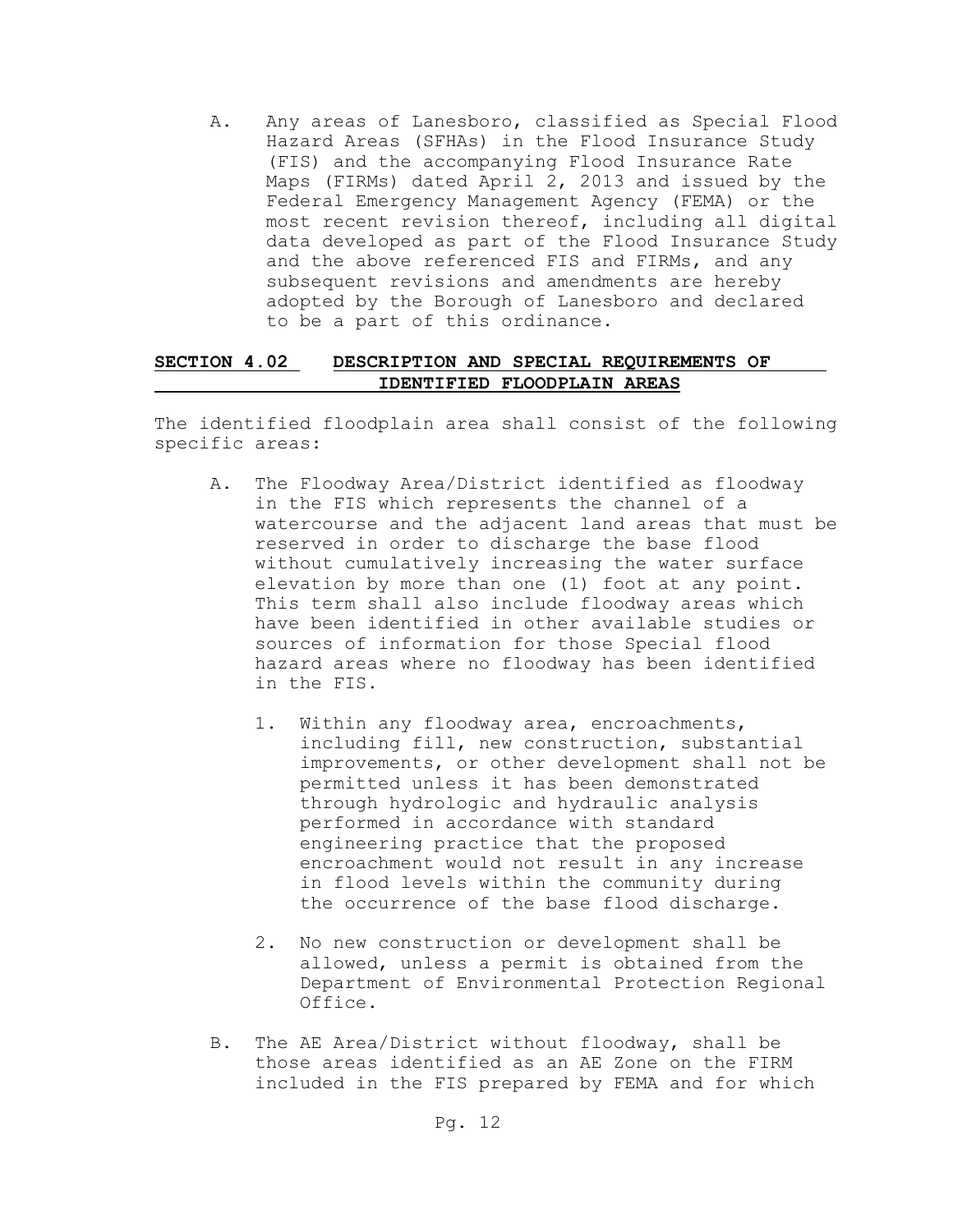base flood elevations have been provided in the FIS but no floodway has been delineated.

- 1. No permit shall be granted for any construction, development, use, or activity within any AE Area/District without floodway unless it is demonstrated that the cumulative effect of the proposed development together with all other existing and anticipated development would not cause an increased in the BFE.
- 2. No new construction or development shall be located within the area measured fifty (50) feet landward from the top-of-bank of any watercourse, unless a permit is obtained from the Department of Environmental Protection Regional Office.
- C. The A Area/District shall be those areas identified as an A Zone on the FIRM included in the FIS prepared by FEMA and for which no one-percent (1%) annual chance flood elevations have been provided. For those areas, elevations and floodway information from other Federal, State, or other acceptable sources shall be used when available. Where other acceptable information is not available, the base flood elevation shall be determined by using the elevation of a point on the boundary of the identified floodplain area which is nearest the construction site.

 In lieu of the above, the municipality may require the applicant to determine the elevation with hydrologic and hydraulic engineering techniques. Hydrologic and hydraulic analyses shall be undertaken only by professional engineers or others of demonstrated qualifications, who shall certify that the technical methods used correctly reflect currently accepted technical concepts. Studies, analyses, computations, etc., shall be submitted in sufficient detail to allow a thorough technical review by the municipality.

D. The Shallow Flooding Area/District shall be those areas identified as Zones AO and AH on the FIRM and in the FIS. These areas are subject to inundation by 1-percent annual-chance shallow flooding where average depths are between one and three feet. In Zones AO and AH, drainage paths shall be established to guide flood waters around and away from structures on slopes.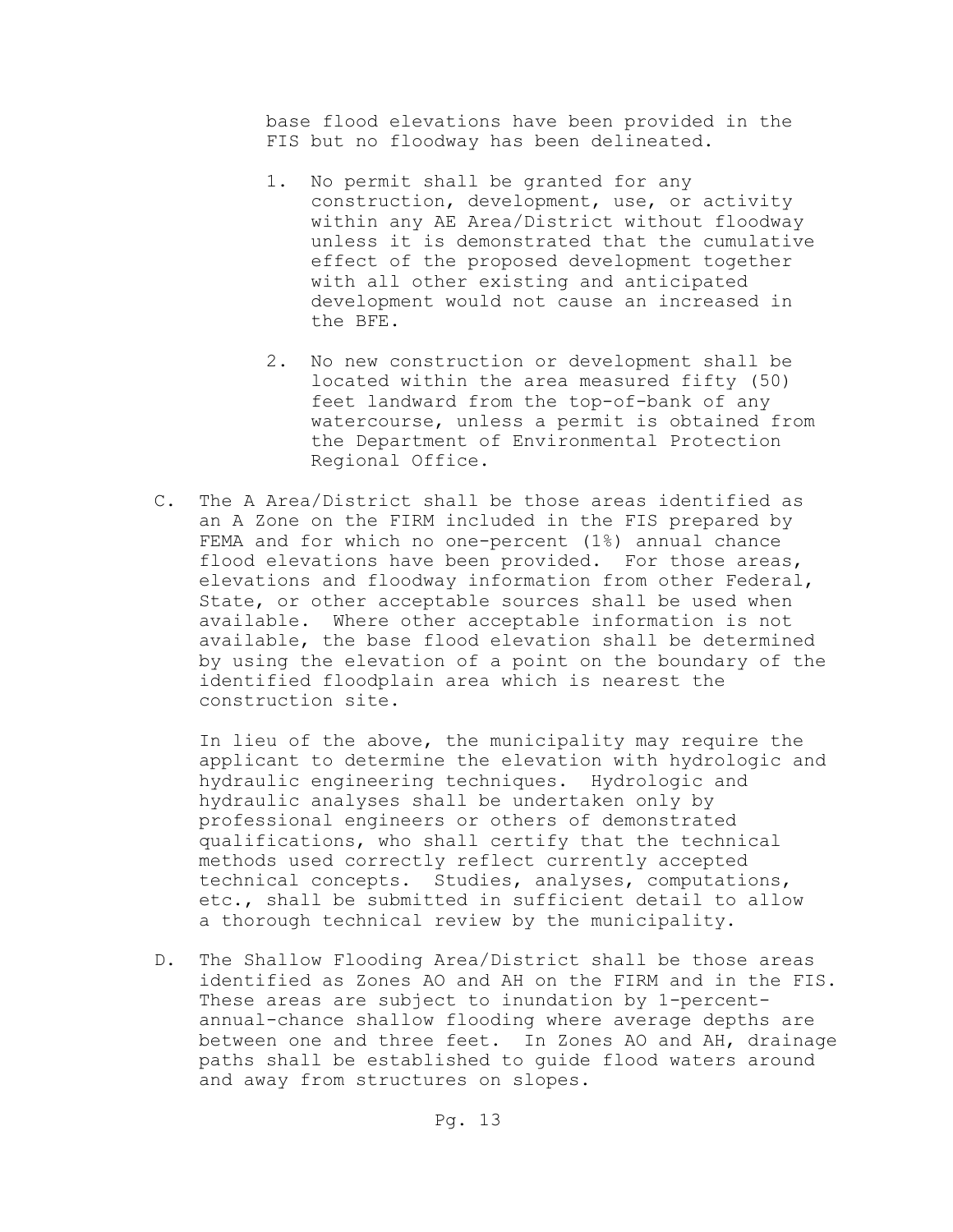E. Community Identified Flood Hazard Areas shall be those areas where the Borough of Lanesboro has identified local flood hazard or ponding areas, as delineated and adopted on a "Local Flood Hazard Map" using best available topographic data and locally derived information such as floods of record, historic high water marks, soils or approximate study methodologies.

#### **SECTION 4.03 CHANGES IN IDENTIFICATION OF AREA**

The Identified Floodplain Area may be revised or modified by the Lanesboro Council where studies or information provided by a qualified agency or person documents the need for such revision. However, prior to any such change to the Special Flood Hazard Area, approval must be obtained from FEMA. Additionally, as soon as practicable, but not later than six (6) months after the date such information becomes available, a community shall notify FEMA of the changes to the Special Flood Hazard Area by submitting technical or scientific data.

### **SECTION 4.04 BOUNDARY DISPUTES**

Should a dispute concerning any identified floodplain boundary arise, an initial determination shall be made by the Borough of Lanesboro Mayor and any party aggrieved by this decision or determination may appeal to the Lanesboro Borough Council. The burden of proof shall be on the appellant.

#### **SECTION 4.05 JURISDICTIONAL BOUNDARY CHANGES**

Prior to development occurring in areas where annexation or other corporate boundary changes are proposed or have occurred, the community shall review flood hazard data affecting the lands subject to boundary changes. The community shall adopt and enforce floodplain regulations in areas subject to annexation or corporate boundary changes which meet or exceed those in CFR 44 60.3.

### **ARTICLE V. TECHNICAL PROVISIONS**

### **SECTION 5.01 GENERAL**

- A. Alteration or Relocation of Watercourse
	- 1. No encroachment, alteration, or improvement of any kind shall be made to any watercourse until all adjacent municipalities which may be affected by such action have been notified Pg. 14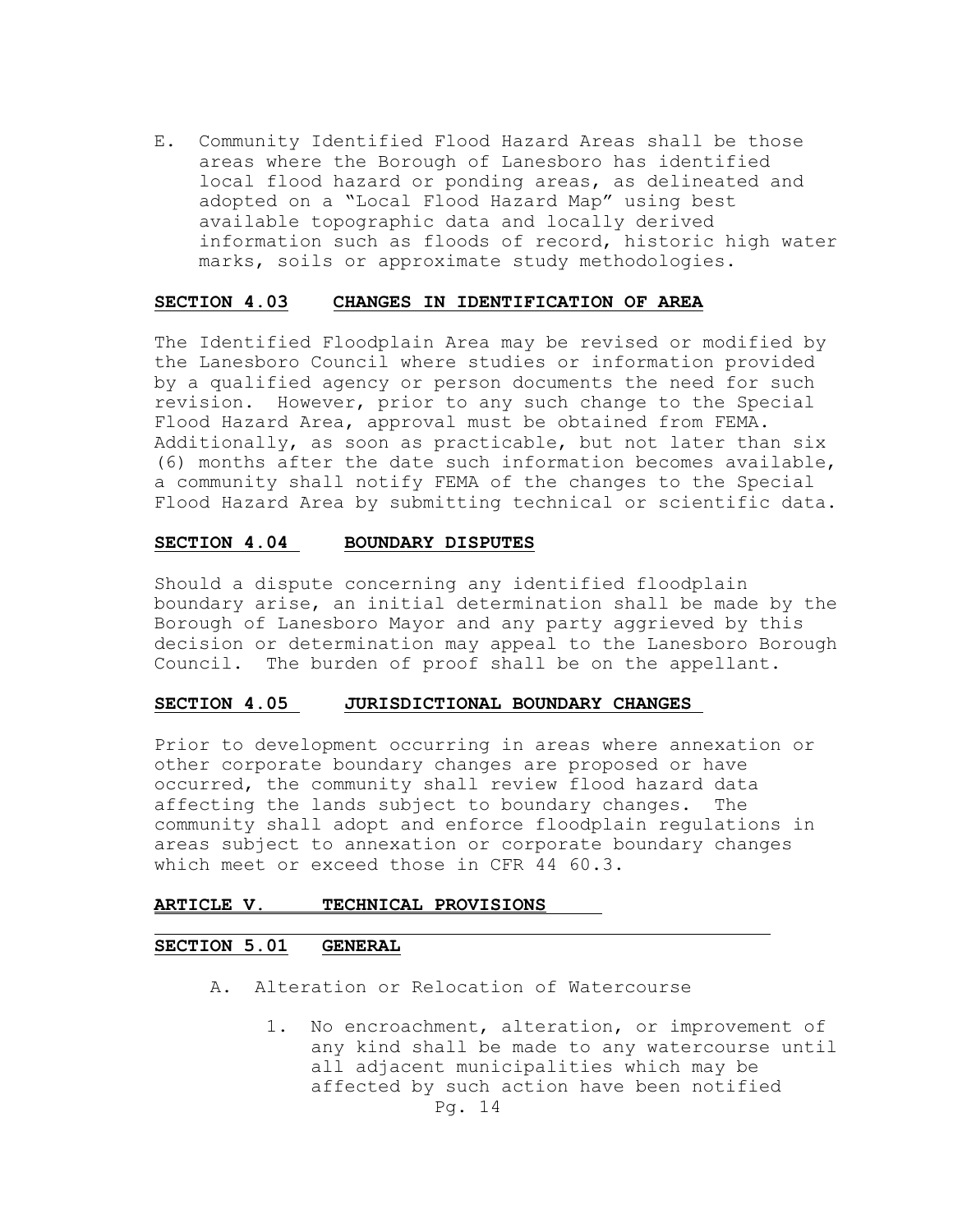by the municipality, and until all required permits or approvals have first been obtained from the Department of Environmental Protection Regional Office.

- 2. No encroachment, alteration, or improvement of any kind shall be made to any watercourse unless it can be shown that the activity will not reduce or impede the flood carrying capacity of the watercourse in any way.
- 3. In addition, FEMA and the Pennsylvania Department of Community and Economic Development, shall be notified prior to any alteration or relocation of any watercouse.
- B. Technical or scientific data shall be submitted by the applicant to FEMA for a Letter of Map Revision (LOMR) as soon as practicable but within six (6) months of any new construction, development, or any other activity resulting in changes in the BFE. The situations when a CLOMR or a Conditional Letter of Map Revision (CLOMR) are required are:
	- 1. Any development that causes a rise in the base flood elevations within the floodway; or
	- 2. Any development occurring in Zones A1-30 and Zone AE without a designated floodway, which will cause a rise of more than one foot in the base flood elevation, or
	- 3. Alteration or relocation of a stream (including but not limited to installing culverts and bridges).
- C. Any new construction, development, uses or activities allowed within any identified floodplain area shall be undertaken in strict compliance with the provisions contained in this Ordinance and any other applicable codes, ordinances and regulations.
- D. Within any Identified Floodplain Area (See Section 4.02), no new construction or development shall be located within the area measured fifty (50) feet landward from the top-of-bank of any watercourse, unless a permit is obtained from the Department of Environmental Protection Regional Office.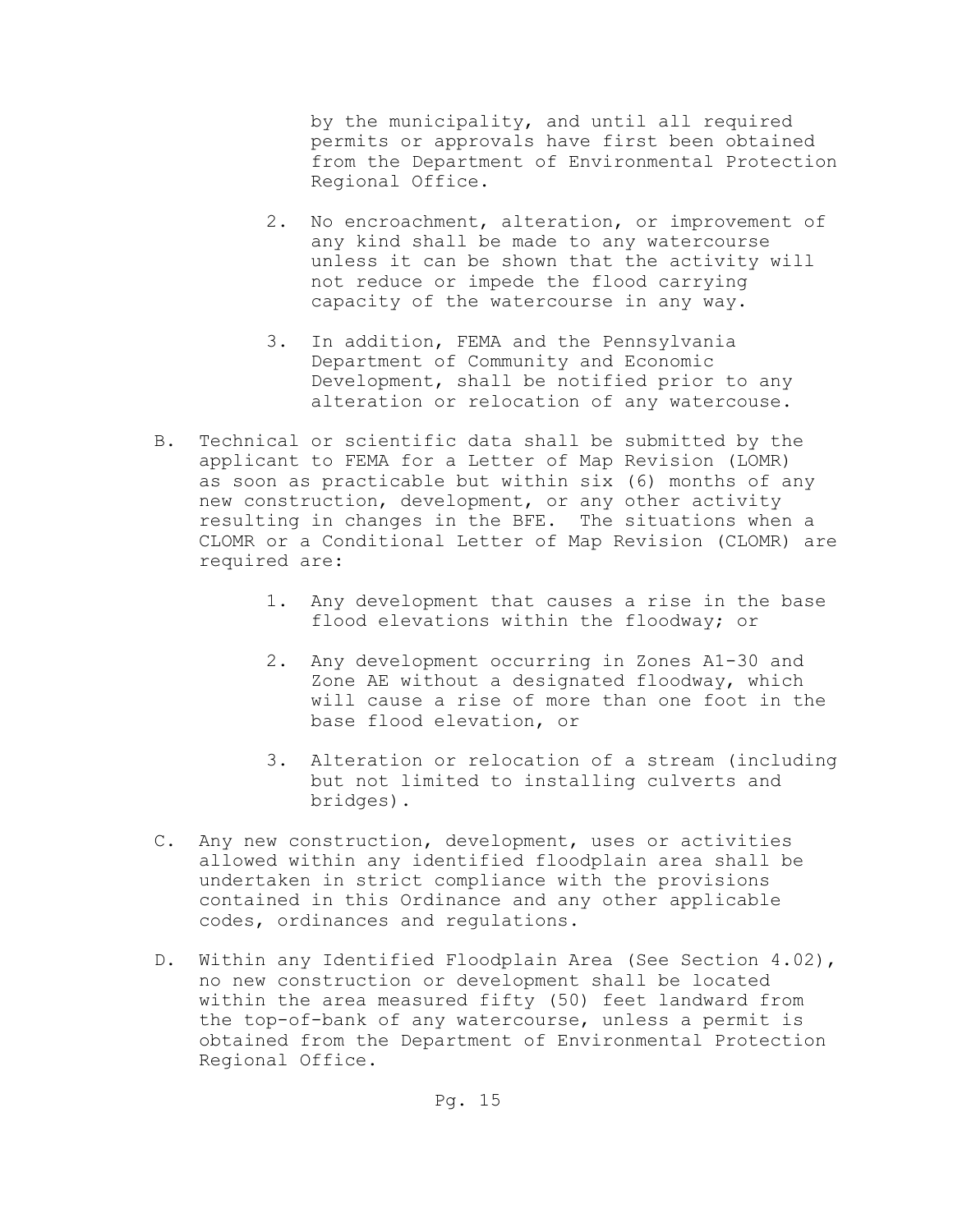## **SECTION 5.02 ELEVATION AND FLOODPROOFING REQUIREMENTS**

Within any Identified Floodplain Area, any new construction or substantial improvements shall be prohibited. If a variance is obtained for new construction or substantial improvements in the Identified Floodplain Area in accordance with the criteria in Article VIII, then the following provisions apply:

## A. RESIDENTIAL STRUCTURES

- 1. In AE, A1-30 and AH Zones, any new construction or substantial improvement shall have the lowest floor (including basement) elevated up to, or above, the regulatory flood elevation.
- 2. In A Zones, where there are no Base Flood Elevations specified on the FIRM, any new construction or substantial improvement shall have the lowest floor (including basement) elevated up to, or above, the regulatory flood elevation determined in accordance with Section 4.02 C of this Ordinance.
- 3. In AO Zones, any new construction or substantial improvement shall have the lowest floor (including basement) at or above the highest adjacent grade at least as high as the Depth number specified on the FIRM.
- 4. The design and construction standards and specifications contained in the 2009 International Residential Code (IRC) or the most recent revisions thereof and ASCE 24 and 34 PA Code(Chapters 401-405 as amended) shall be utilized.

## B. NON-RESIDENTIAL STRUCTURES

1. In AE, A1-30 and AH Zones, any new construction or substantial improvement of a non-residential structure shall have the lowest floor (including basement) elevated up to, or above the regulatory flood elevation, or be designed and constructed so that the space enclosed below the regulatory flood elevation: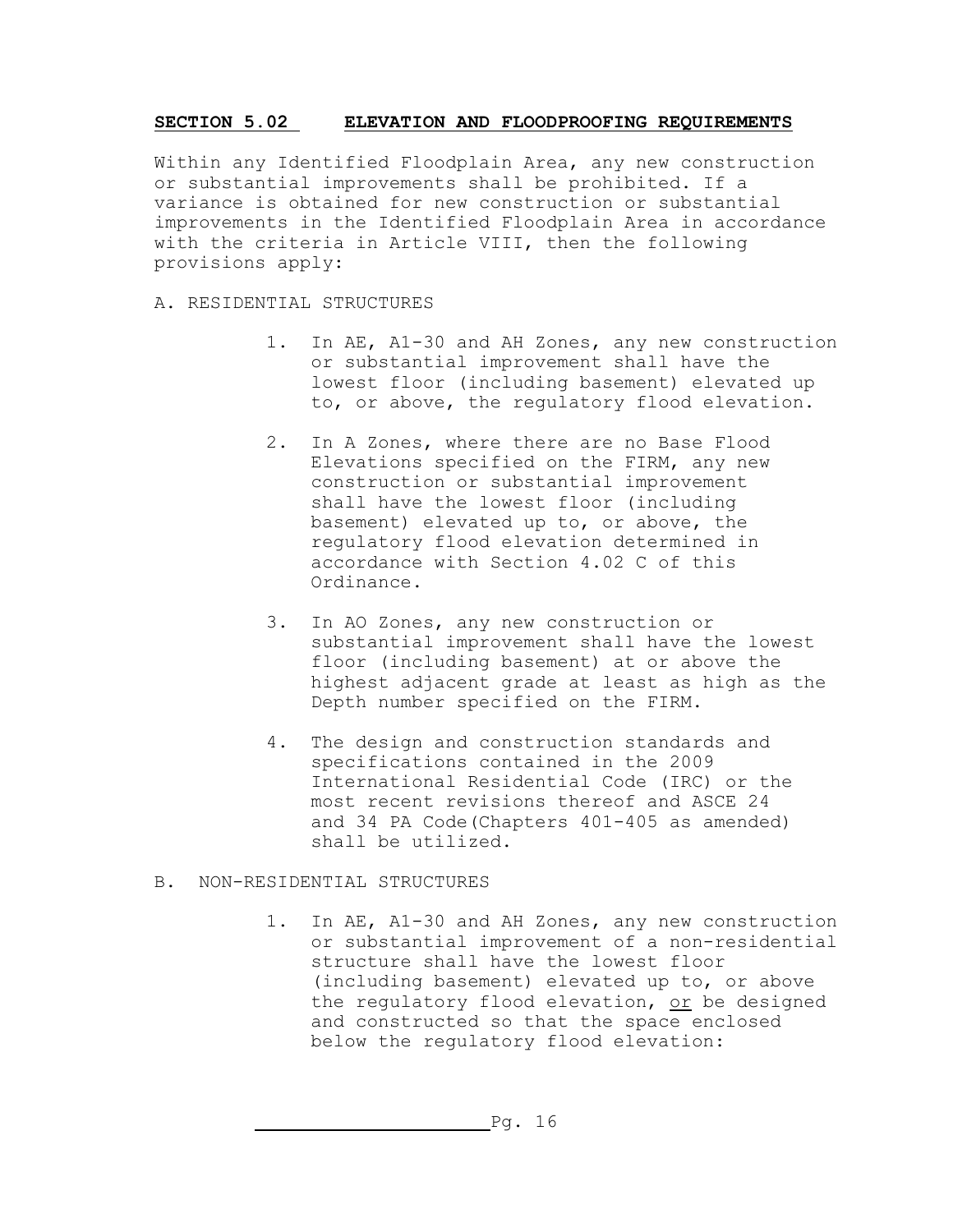- A. Is flood proofed so that the structure is watertight with walls substantially impermeable to the passage of water and,
- B. Has structural components with the capability of resisting hydrostatic and hydrodynamic loads and effects of buoyancy:
- 2. In A Zones, where no Base Flood Elevations are specified on the FIRM, any new construction or substantial improvement shall have the lowest floor (including basement) elevated or completely floodproofed up to, or above, the regulatory flood elevation determined in accordance with Section 4.02 C of this Ordinance.
- 3. In AO Zones, any new construction or substantial improvement shall have their lowest floor elevated or completely floodproofed above the highest adjacent grade to at least as high as the depth number specified on the FIRM.
- 4. Any non-residential structure, or part thereof, made watertight below the regulatory flood elevation shall be floodproofed in accordance with the WI or W2 space classification standards contained in the publication entitled "Flood-Proofing Regulations" published by the U.S. Army Corps of Engineers (June 1972, as amended March 1992) or with some other equivalent standard. All plans and specifications for such floodproofing shall be accompanied by a statement certified by a registered professional engineer or architect which states that the proposed design and methods of construction are in conformance with the above referenced standards.
- 5. The design and construction standards and specifi cations contained in the 2009 International Residential Building Code (IBC) and in the 2009 Residential Code (IRC) or the most recent revisions thereof and ASCE 24 and 34 PA Code (Chapters 401-405 as amended) shall be utilized.
- C. SPACE BELOW THE LOWEST FLOOR
	- 1. Fully enclosed space below the lowest floor (excluding basements) which will be used solely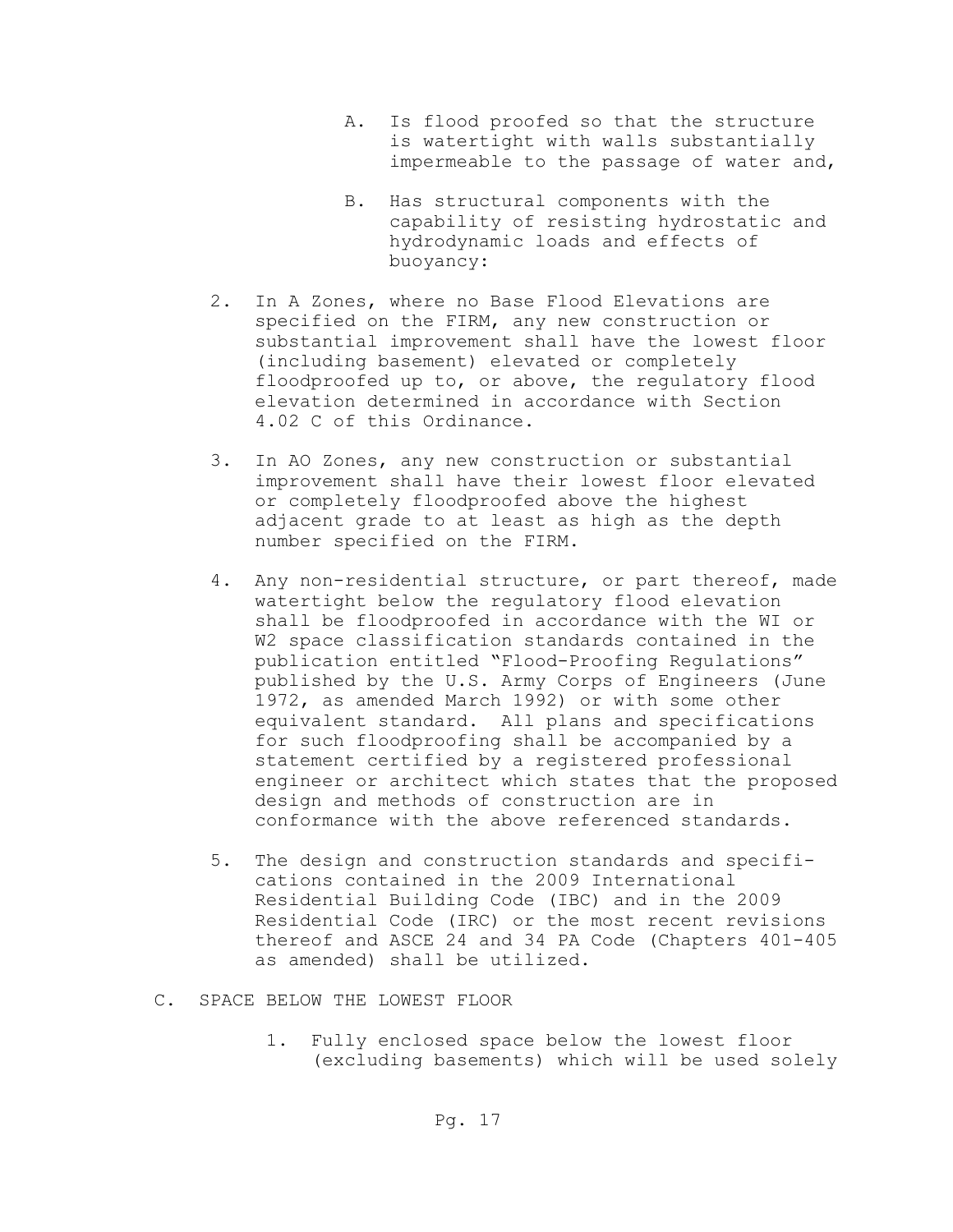for the parking of a vehicle, building access, or incidental storage in an area other than a basement, shall be designed and constructed to allow for the automatic entry and exit of flood waters for the purpose of equalizing hydrostatic forces on exterior walls. The term "fully enclosed space" also includes crawl spaces.

- 2. Designs for meeting this requirement must either be certified by a registered professional engineer or architect, or meet or exceed the following minimum criteria.
	- a. A minimum of two openings having a net total area of not less than one (1) square inch for every square foot of enclosed space.
	- b. The bottom of all openings shall be no higher than one (1) foot above grade.
	- c. Openings may be equipped with screens, louvers, or other coverings or devices provided that they permit the automatic entry and exit of floodwaters.

### D. HISTORIC STRUCTURES

See Section 9.02 (36) for requirements for the substantial improvement of any historical structures.

### E. ACCESSORY STRUCTURES

The accessory structure regulations are much less restrictive but are intended for buildings not being used as a residence nor or they used as a place of business. For example, they are storage sheds, animal/livestock buildings, carports, pavilions, gazebos and/or a pool house.

Structures accessory to a principal building need not be elevated or flood proofed to remain dry, but shall comply, at a minimum, with the following requirements**.**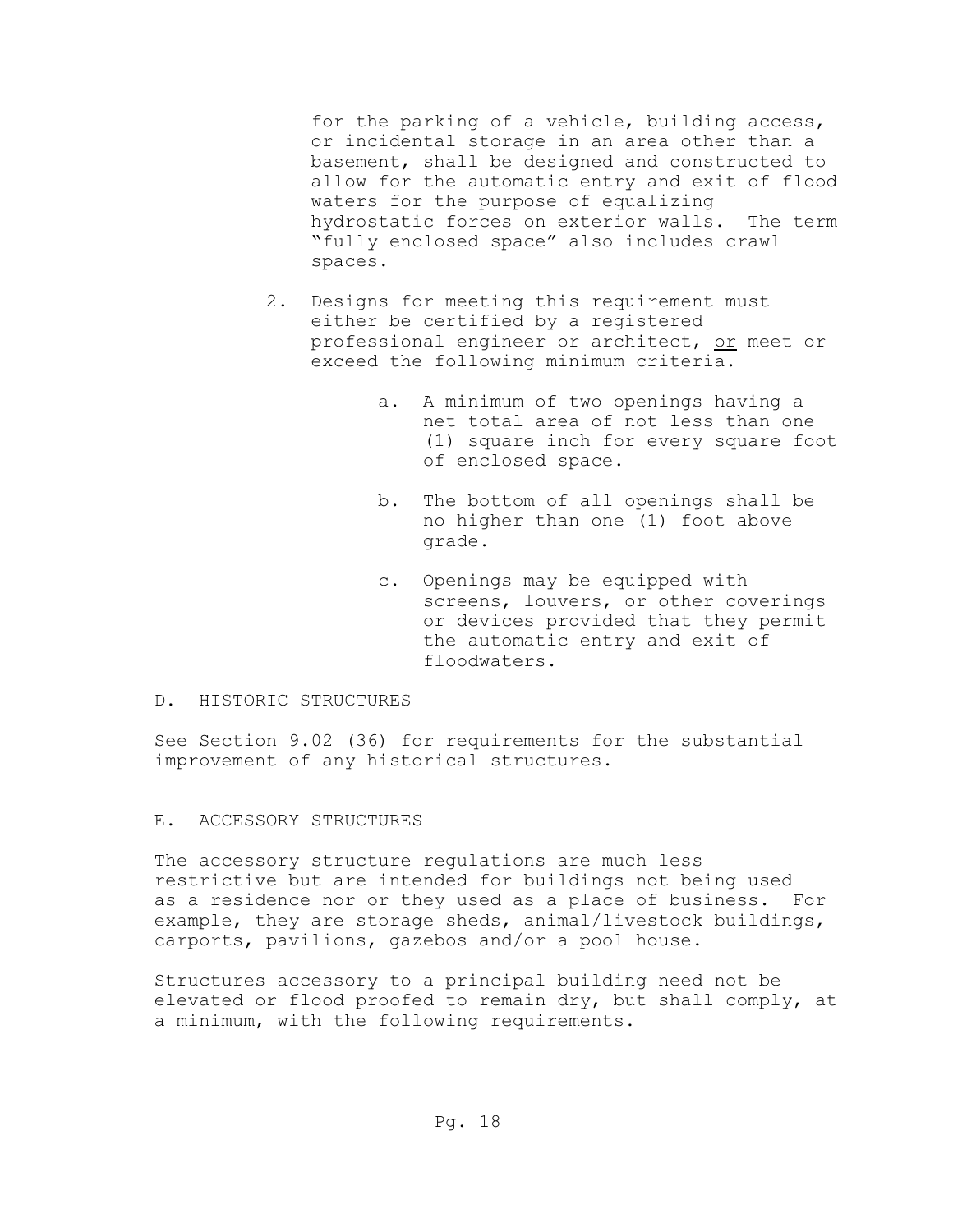- 1. The structure shall not be designed or used for human habitation, but shall be limited to the parking of vehicles, or to the storage of tools, material equipment related to the principal use or activity.
- 2. Floor area shall not exceed 200 square feet.
- 3. The structure shall have a low damage potential.
- 4. The structure will be located on the site so as to cause the least obstruction to the flow of flood waters.
- 5. Power lines, wiring and outlets will be elevated to the regulatory flood elevation.
- 6. Permanently affixed utility equipment and appliances such as furnaces, heaters, washers, dryers, etc. are prohibited.
- 7. Sanitary facilities are prohibited.
- 8. The structure shall be adequately anchored to prevent flotation or movement and shall be designed to automatically provide for the entry and exit of floodwater for the purpose of equalizing hydrostatic forces on the walls. Designs for meeting this requirement must either be certified by a registered professional engineer or architect, or meet or exceed the following minimum criteria.
	- a. A minimum of two (2) openings having a net total of not less than one (1) square inch for every square foot of enclosed space.
	- b. The bottom of all openings shall be no higher than one (1) foot above grade.
	- c. Openings may be equipped with screens, louvers, etc. or other coverings or devices provided that they permit the automatic entry and exit of flood waters.

#### **SECTION 5.03 DESIGN AND CONSTRUCTION STANDARDS**

The following minimum standards shall apply for all construction and development proposed within any identified floodplain area.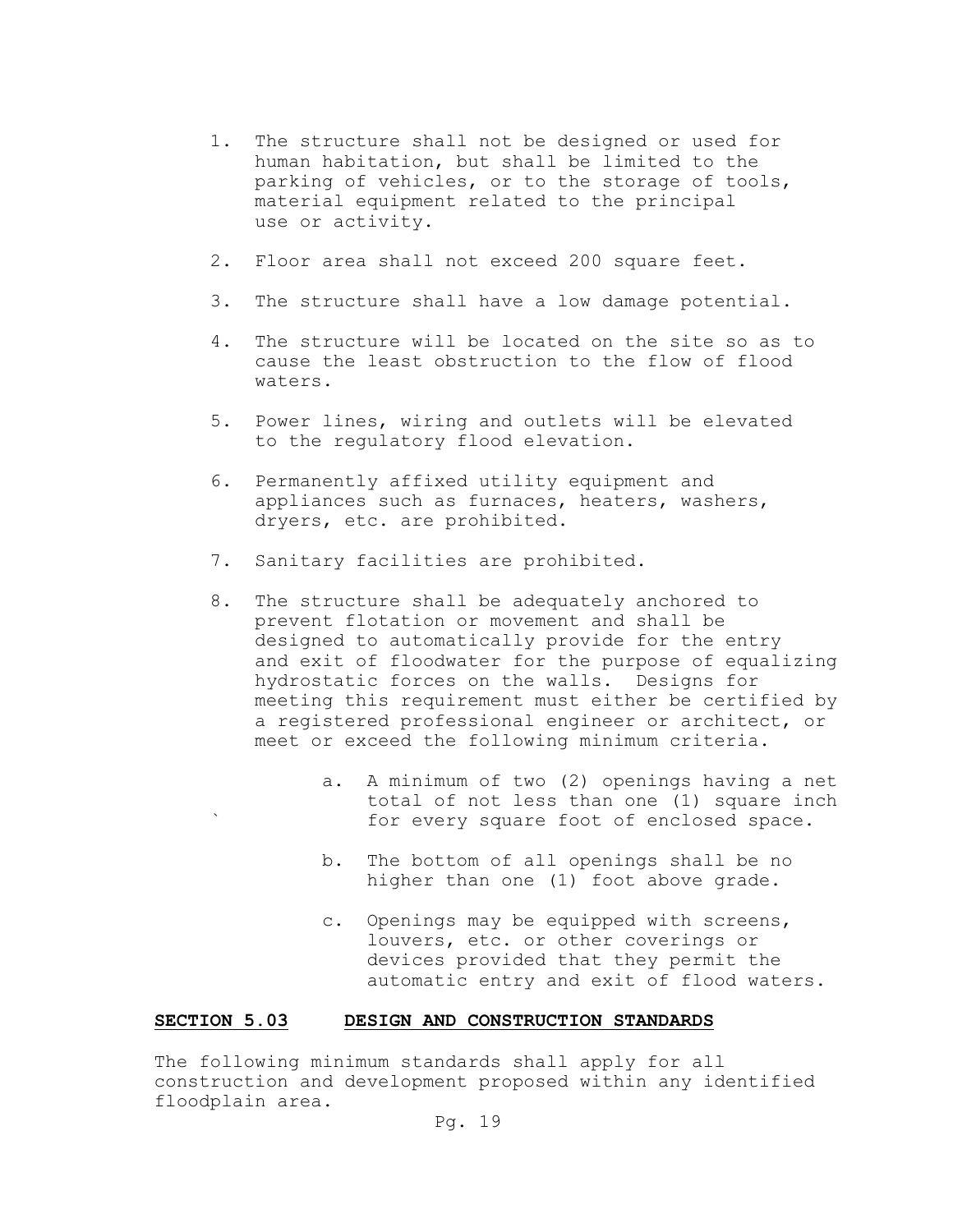### A. DRAINAGE FACILITIES

Storm drainage facilities shall be designed to convey the flow of storm water runoff in a safe and efficient manner. The system shall ensure proper drainage along streets and provide positive drainage away from buildings. The system shall also be designed to prevent the discharge of excess runoff onto adjacent properties.

- B. WATER AND SANITARY SEWER FACILITIES AND SYSTEMS
	- 1. All new or replacement water supply and sanitary sewer facilities and systems shall be located, designed and constructed to minimize or eliminate flood damages and the infiltration of flood waters.
	- 2. Sanitary sewer facilities and systems shall be designed to prevent the discharge of untreated sewage into flood waters.
	- 3. No part of any on-site sewage system shall be located within any identified floodplain area except in strict compliance with all State and local regulations for such systems. If any such system is permitted, it shall be located so as to avoid impairment to it, or contamination from it during a flood.
	- 4. The design and construction provisions of the UCC and FEMA #348, Protecting Building Utilities From Flood Damages" and "The International Private Sewage Disposal Code" shall be utilized.

## C. OTHER UTILITIES

All other utilities such as gas lines, electrical and telephone systems shall be located, elevated (where possible) and constructed to minimize the chance of impairment during a flood.

## D. STREETS

The finished elevation of all new streets shall be no more than one (1) foot below the Regulatory Flood Elevation.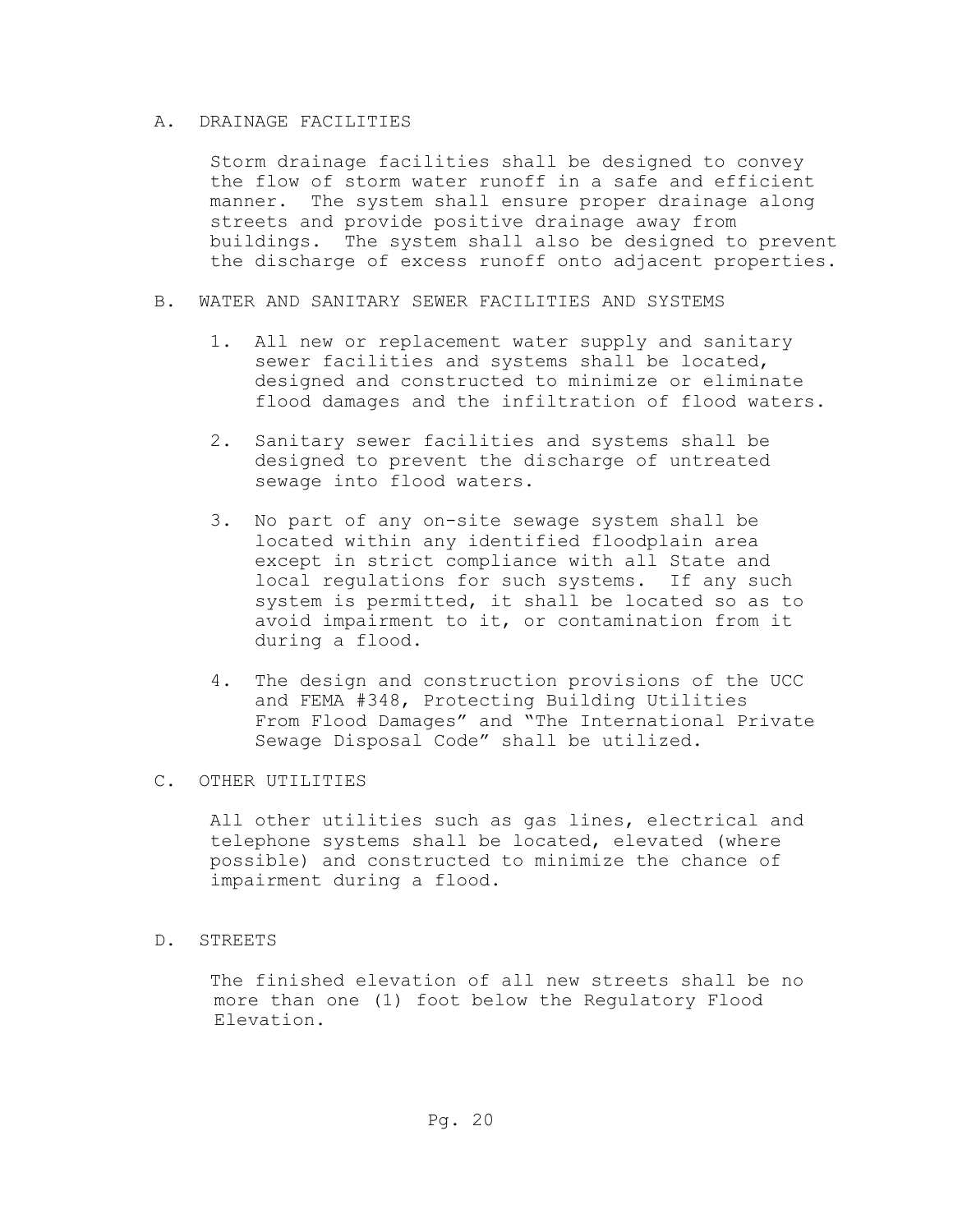#### E. STORAGE

All materials that are buoyant, flammable, explosive, or in times of flooding, could be injurious to human, animal, or plant life, and not listed in Section 5.04, Development Which May Endanger Human Life, shall be stored at or above the Regulatory Flood Elevation or flood proofed to the maximum extent possible.

F. PLACEMENT OF BUILDINGS AND STRUCTURES

All buildings and structures shall be designed, located and constructed so as to offer the minimum obstruction to the flow of water and shall be designed to have a minimum effect upon the flow and height of flood water.

### G. ANCHORING

- 1. All buildings and structures shall be firmly anchored in accordance with accepted engineering practices to prevent floatation, collapse, or lateral movement.
- 2. All air ducts, large pipes, storage tanks and other similar objects or components located below the regulatory flood elevation shall be securely anchored or affixed to prevent floatation.
- H. FLOORS, WALLS AND CEILINGS
	- 1. Wood flooring used at or below the Regulatory Flood Elevation shall be installed to accommodate a lateral expansion of the flooring, perpendicular to the flooring grain without causing structural damage to the building.
	- 2. Plywood used at or below the regulatory flood elevation shall be designed and constructed of materials that are "water-resistant" and will withstand inundation.
	- 3. Walls and ceilings at or below the regulatory flood elevation shall be made of metal or other "water-resistant" material and will withstand inundation.
	- 4. Windows, doors and other components at or below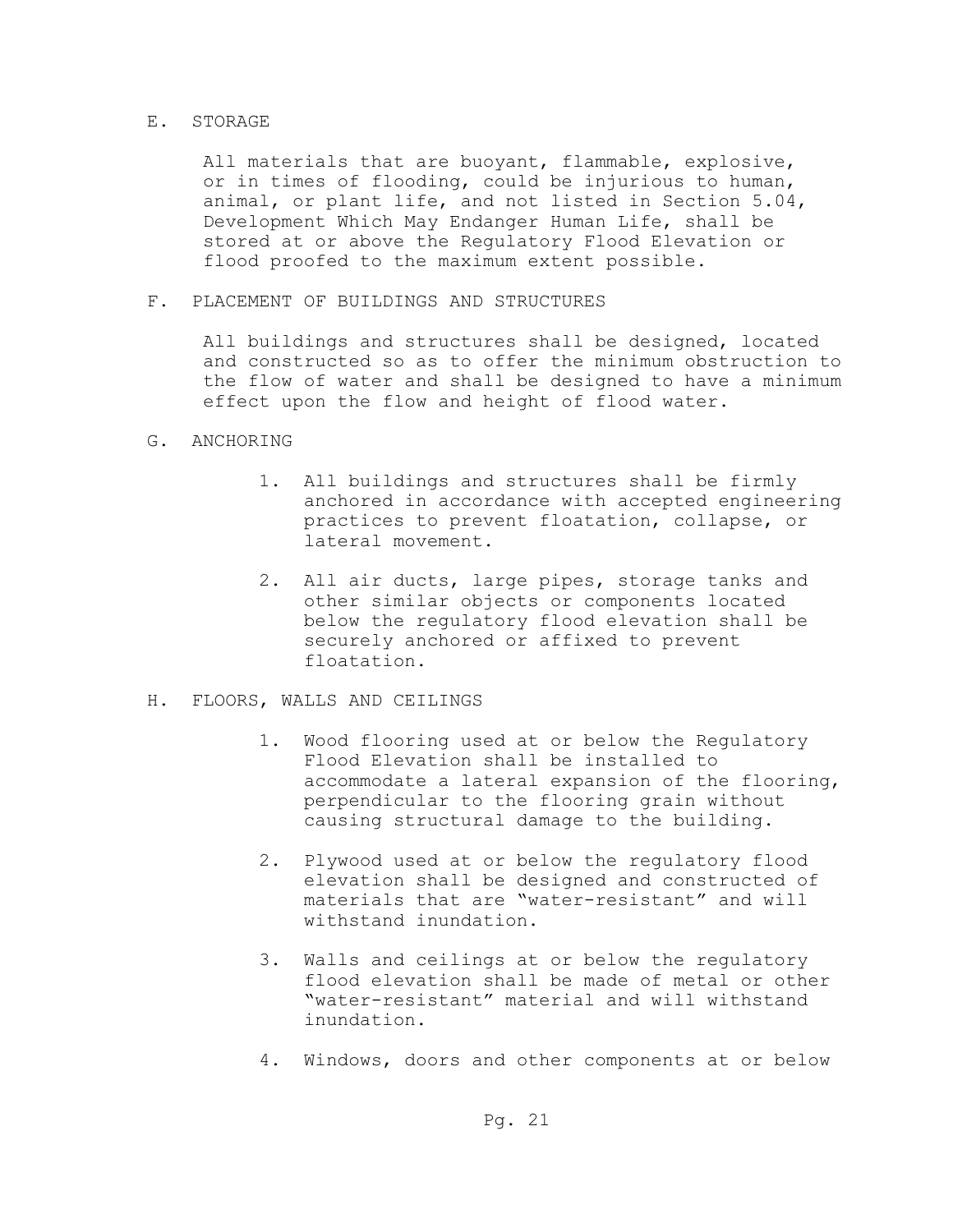the regulatory flood elevation shall be made of metal or other "water-resistant" material.

- I. PAINTS AND ADHESIVES
	- 1. Paints and other finishes used at or below the regulatory flood elevation shall be of "marine" or "water-resistant" quality.
	- 2. Adhesives used at or below the regulatory flood elevation shall be of a "marine" or "water resistant" variety.
	- 3. All wooden components (doors, trim, cabinets, etc.), used at or below the regulatory flood elevation shall be finished with a "marine" or "water-resistant" paint or other finishing material.
- J. ELECTRICAL COMPONENTS
	- 1. Electrical distribution panels shall be at least three (3) feet above the base flood elevation.
	- 2. Separate electrical circuits shall serve lower levels and shall be dropped from above.
- K. EQUIPMENT

Water heaters, furnaces, air conditioning and ventilating units and other electrical, mechanical or utility equipment or apparatus, shall not be located below the regulatory flood elevation.

L. FUEL SUPPLY SYSTEMS

All gas and oil supply systems shall be designed to prevent the infiltration of flood waters into the system and discharges from the system into flood waters. Additional provisions shall be made for the drainage of these systems in the event that flood water infiltration occurs.

M. UNIFORM CONSTRUCTION CODE COORDINATION

The Standards and Specifications contained in 34 PA Code (Chapters 401-405), as amended and not limited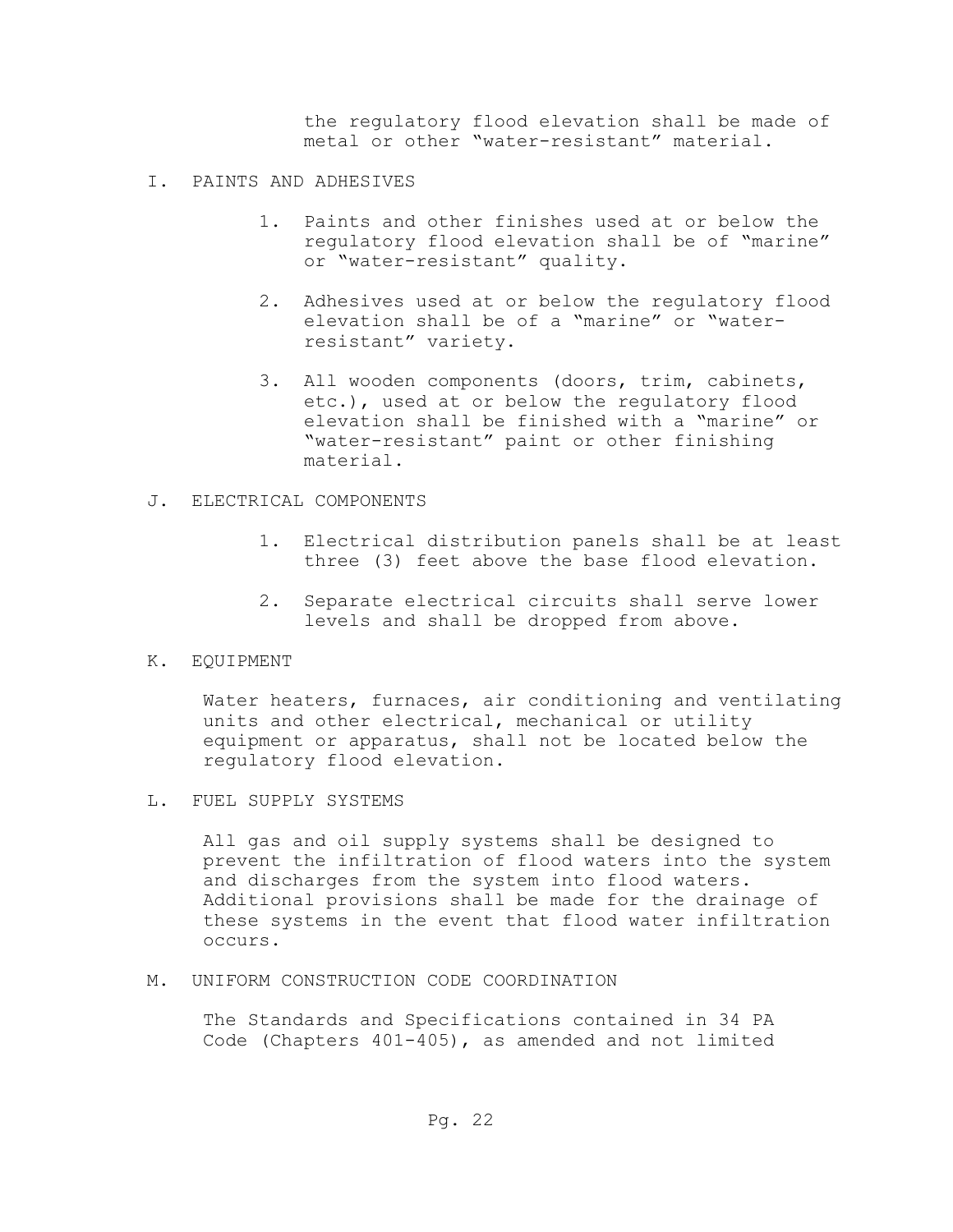to the following provisions shall apply to the above and other sections and sub-sections of this ordinance, to the extent that they are more restrictive and supplement the requirements of the ordinance.

International Building Code (IBC) 2009, or the latest edition thereof: Sec's. 801, 1202, 1403, 1603, 1605, 1612, 3402 and Appendix G.

International Residential Building Code (IRC)2009 or the latest edition thereof: Sec's. R104, R105, R109, R323, Appendix AE101, Appendix E and Appendix J.

## **SECTION 5.04 DEVELOPMENT WHICH MAY ENDANGER HUMAN LIFE**

- A. In accordance with the Pennsylvania Flood Plain Management Act, and the regulations adopted by the Department of Community and Economic Development as required by the Act, any new or substantially improved structure which:
	- 1. Will be used for the production or storage of any of the following dangerous materials or substances, or,
	- 2. Will be used for any activity requiring the maintenance of a supply of more than Five-Hundred and Fifty (550) gallons, or other comparable volume, of the following dangerous materials or substances on the premises, or,
	- 3. Will involve the production, storage, or use of any amount of radioactive substances,

Shall be subject to the provisions of this section, in addition to all other applicable provisions.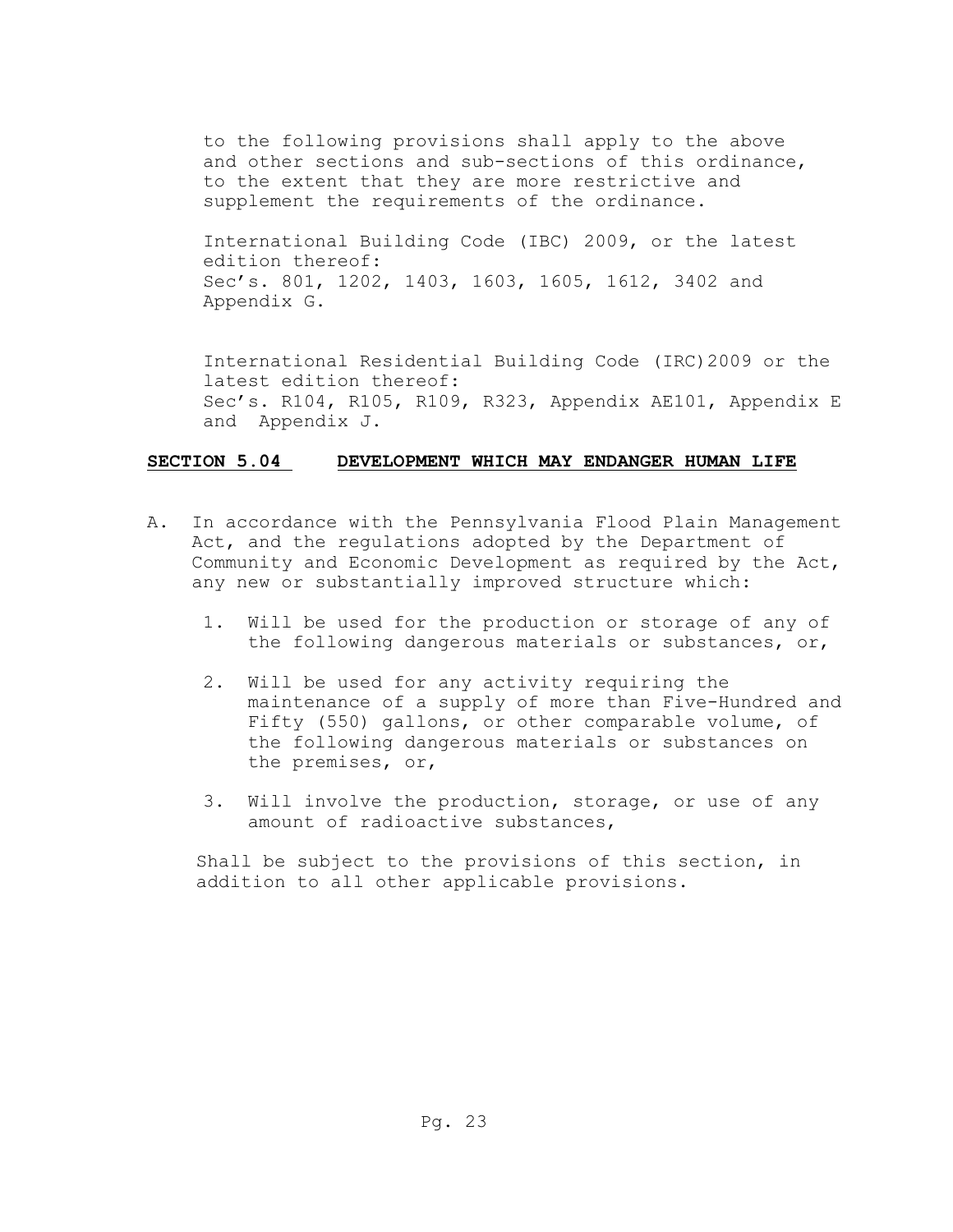The following list of materials and substances are considered dangerous to human life:

- \* Acetone
- \* Ammonia
- \* Benzene
- \* Calcium carbide
- \* Carbon disulfide
- \* Celluloid
- \* Chlorine
- \* Hydrochloric acid
- \* Hydrocyanic acid
- \* Magnesium
- \* Nitric acid and oxides of nitrogen
- \* Petroleum products (Gasoline, fuel oil, etc.)
- \* Phosphorus
- \* Potassium
- \* Sodium
- \* Sulphur and sulphur products
- \* Pesticides (Including insecticides, fungicides and rodenticides)
- \* Radioactive substances, insofar as such substances are not otherwise regulated.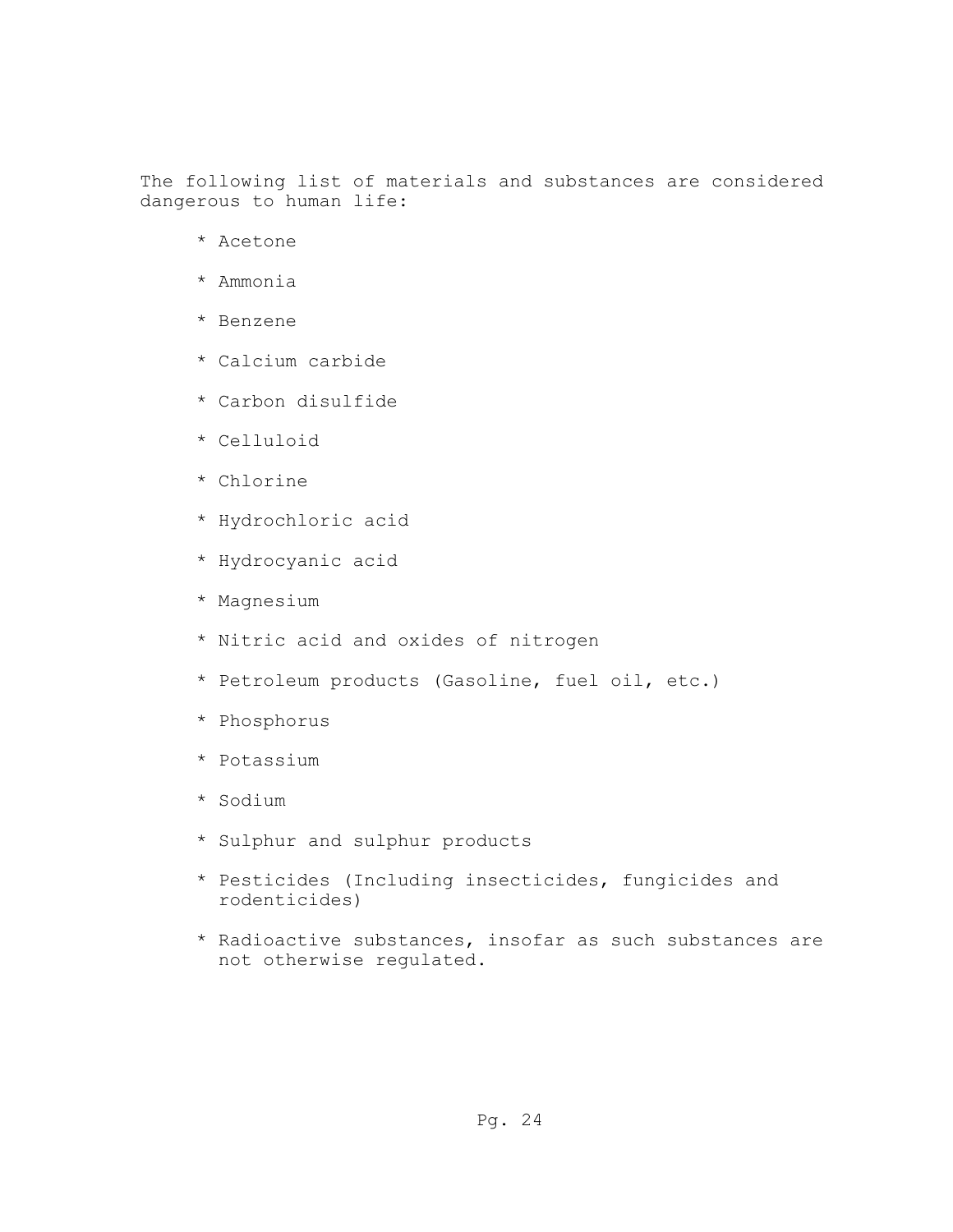- B. Within any Floodway Area, any structure of the kind described in Subsection A., above, shall be prohibited.
- C. Within any Identified Floodplain Area, any new or substantially improved structure of the kind described in Subsection A., above, shall be prohibited within the area measured Fifty (50) feet landward from the top-of bank of any watercourse.
- D. Where permitted within any Identified Floodplain Area, any new or substantially improved residential structure of the kind described in Section 5.01 (A), above, shall be elevated to remain completely dry up to at least one and one half (1 ½) feet above base flood elevation.
- E. Where permitted within any Identified Floodplain Area, any new or substantially improved non-residential structure of the kind described in Section 5.04 (A), above, shall be:
	- 1. Elevated, or designed and constructed to remain completely dry up to at least one and one half (1 ½) feet above base flood elevation, and
	- 2. Designed to prevent pollution from the structure or activity during the course of a base flood.

 Any such structure, or part thereof, that will be built below the regulatory flood elevation shall be designed and constructed in accordance with the standards for completely dry flood proofing contained in the publication "Flood-Proofing Regulations (U. S. Army Corps of Engineers, June 1972 as amended March 1992), or with some other equivalent watertight standard.

### **SECTION 5.05 SPECIAL REQUIREMENTS FOR SUBDIVISIONS**

All subdivision proposals and development proposals containing at least Fifty (50) lots or at least Five (5) acres, whichever is lesser, in Identified Floodplain Areas where base flood elevation data are not available, shall be supported by hydrologic and hydraulic engineering analyses that determine base flood elevations and floodway information. The analyses shall be prepared by a licensed professional engineer in a format required by FEMA for a Conditional Letter of Map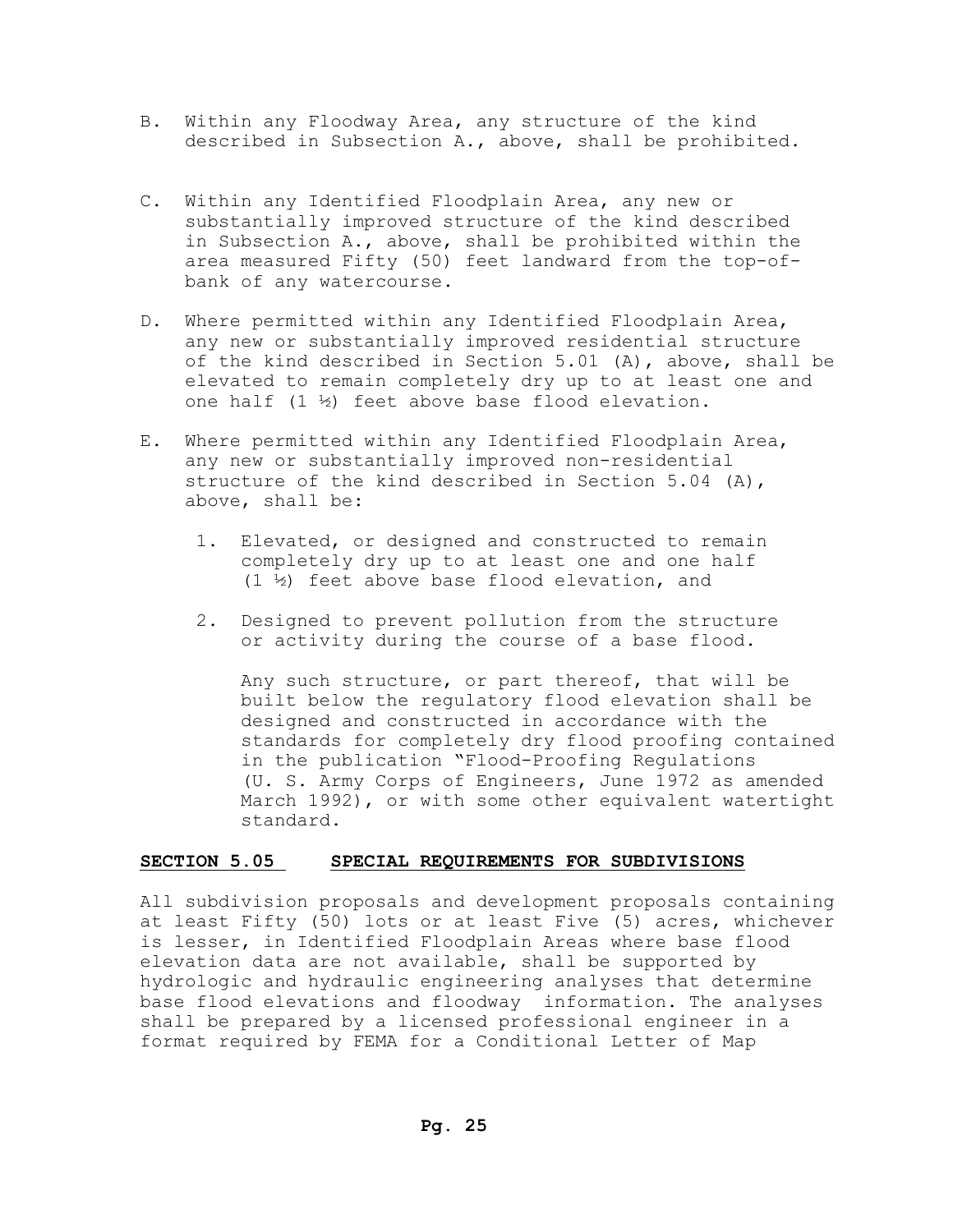Revision or Letter of Map Revision. Submittal requirements and processing fees shall be the responsibility of the applicant.

## **SECTION 5.06 SPECIAL REQUIREMENTS FOR MANUFACTURED HOMES**

- **A.** Within any Identified Floodplain Area, manufactured homes shall be prohibited. If a variance is obtained in accordance with the criteria in Article VIII, then the following provisions apply:
- **B.** Where permitted within any Identified Floodplain Area, all manufactured homes, and any improvements thereto, shall be:
	- **1.** Placed on a permanent foundation**.**
	- **2.** Elevated so that the lowest floor of the manufactured home is at least one and one half  $(1 \frac{1}{2})$  feet above base flood elevation.
	- **3.** Anchored to resist floatation, collapse, or lateral movement.
	- 4.The Floodway is located on the FEMA map. Within any Identified Floodplain Areas, manufactured homes shall be prohibited within the area measured Fifty (50) feet landward from the top-of-bank of any watercourse.
	- 5**.** Installation of manufactured homes shall be done in accordance with the manufacturer's installation instructions as provided by the manufacturer. Where the applicant cannot provide the above information, The requirements of Appendix E of the 209 "International Residential Building Code" or the "U.S. Department of Housing and Urban Development's Permanent Foundations for Manufactured Housing,"1984 Edition, draft or latest revision thereto and 34 PA Chapter 401-405 shall apply.
	- 6. Consideration shall be given to the installation requirements of the 2009 IBC, and the 2009 IRC or the most recent revisions thereto and 34 PA Code, as amended where appropriate and/or applicable to units where the manufacturers' standards for anchoring cannot be provided or were not established for the proposed unit(s) installation.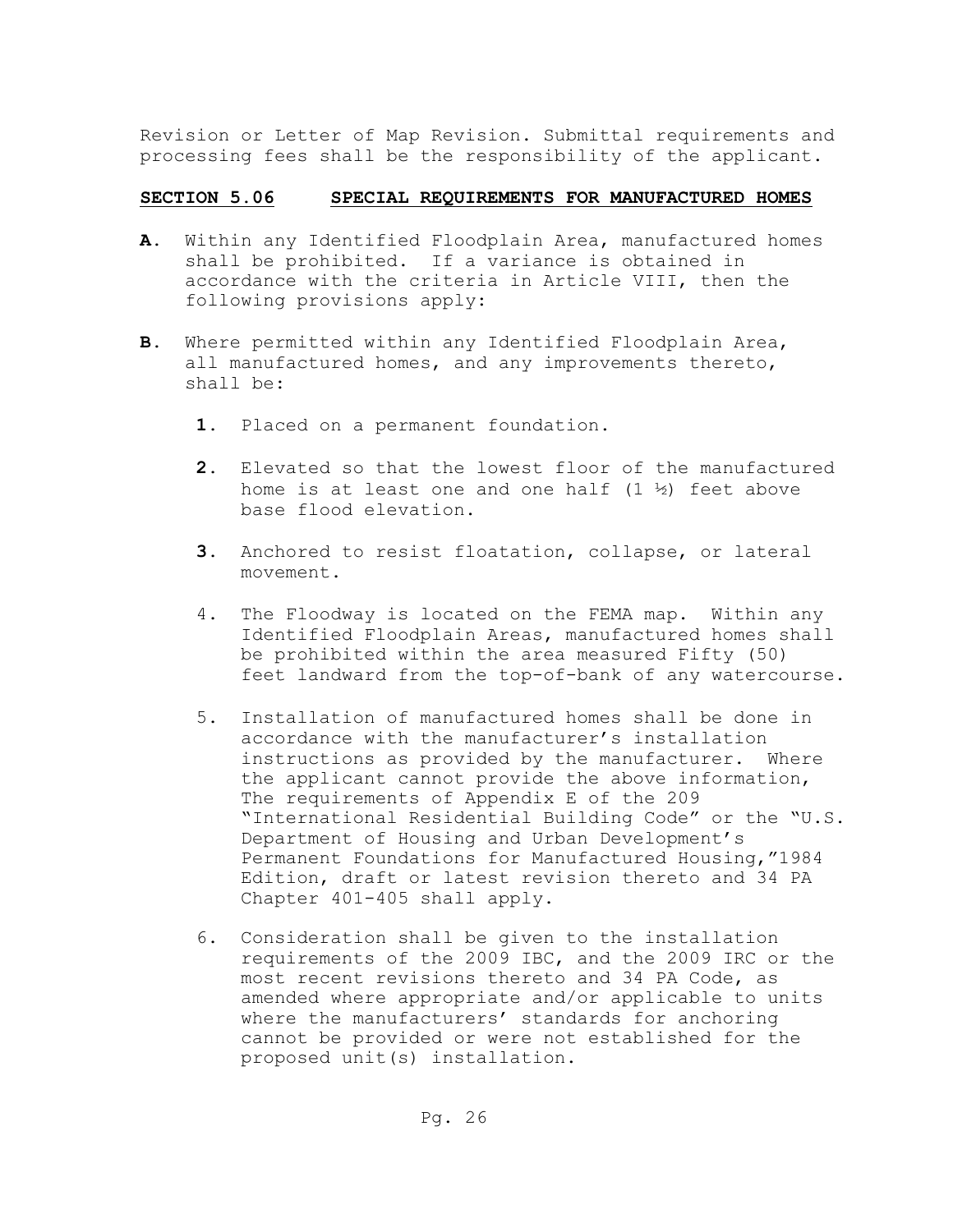### **SECTION 5.07 SPECIAL REQUIREMENTS FOR RECREATIONAL VEHICLES**

Within any Identified Floodplain Area recreational vehicles shall be prohibited. If a variance is obtained in accordance with the criteria in Article VIII, then the following provisions apply:

- A.Recreational vehicles in Zones A, A1-30, AH and AE must either:
	- 1. Be on the site for fewer than 180 consecutive days, and
	- 2. Be fully licensed and ready for highway use, or
	- **3.** Meet the permit requirements for manufactured homes in Section 5.06.

## **ARTICLE VI. PROHIBITED ACTIVITIES**

## **SECTION 6.01 GENERAL**

In accordance with the administrative regulations promulgated by the Department of Community and Economic Development to implement the Pennsylvania Flood Plain Management Act, the following activities shall be prohibited within any Identified Floodplain Area.

- A. The commencement of any of the following activities; or the construction, enlargement, or expansion of any of the structures used, or intended to be used for any of the following activities:
	- 1. Hospitals
	- 2. Nursing homes
	- 3. Jails or prisons
- B. The commencement of, or any construction of, a new manufactured home park or manufactured home subdivision, or substantial improvement to an existing manufactured home park or manufactured home subdivision.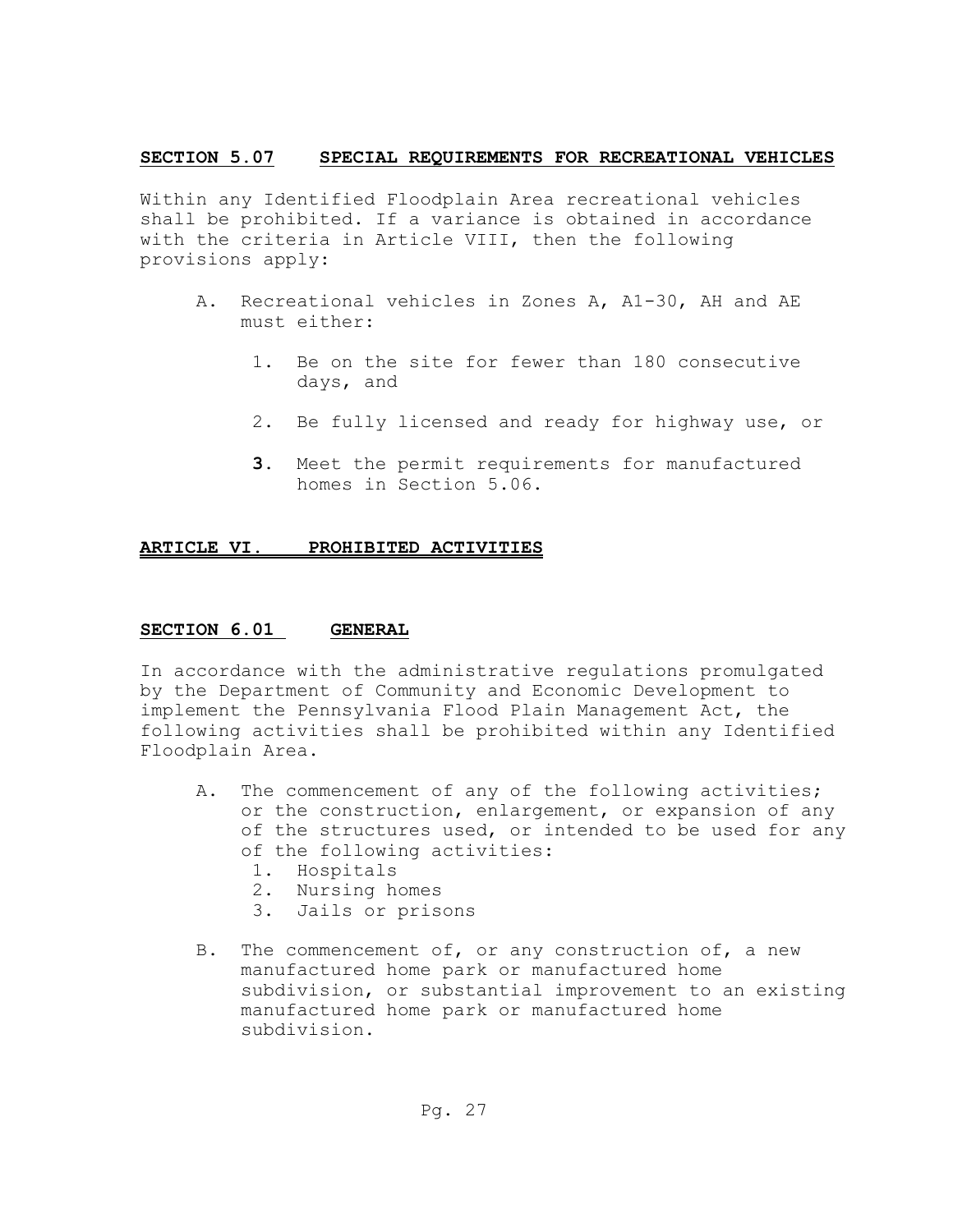## **ARTICLE VII EXISTING STRUCTURES IN IDENTIFIED FLOODPLAIN AREAS**

### **SECTION 7.01 EXISTING STRUCTURES**

The provisions of this Ordinance do not require any changes or improvements to be made to lawfully existing structures, however, when an improvement is made to any existing structure, the provisions of Section 7.02 shall apply. Any modification, alteration, reconstruction or improvement of any kind that meets the definition of "repetitive loss" shall be undertaken only in full compliance with the provisions of this Ordinance.

#### **SECTION 7.02 IMPROVEMENTS**

The following provisions shall apply whenever any improvement is made to an existing structure located within any Identified Floodplain Area:

- A. No expansion or enlargement of an existing structure shall be allowed within any Identified Floodplain Area that would cause any increase in BFE. In A Area/ District(s), BFE's are determined using the methodology in Section 4.02 C.
- B. Any modification, alteration, reconstruction, or improvement of any kind to an existing structure to an extent or amount of Fifty (50)% percent or more of its market value, shall constitute a substantial improvement and shall be undertaken only in full Compliance with the provisions of this Ordinance.
- C. The above activity shall also address the requirements of the 34 PA Code, as amended and the 2009 IBC and the 2009 IRC and the 2009 IRC.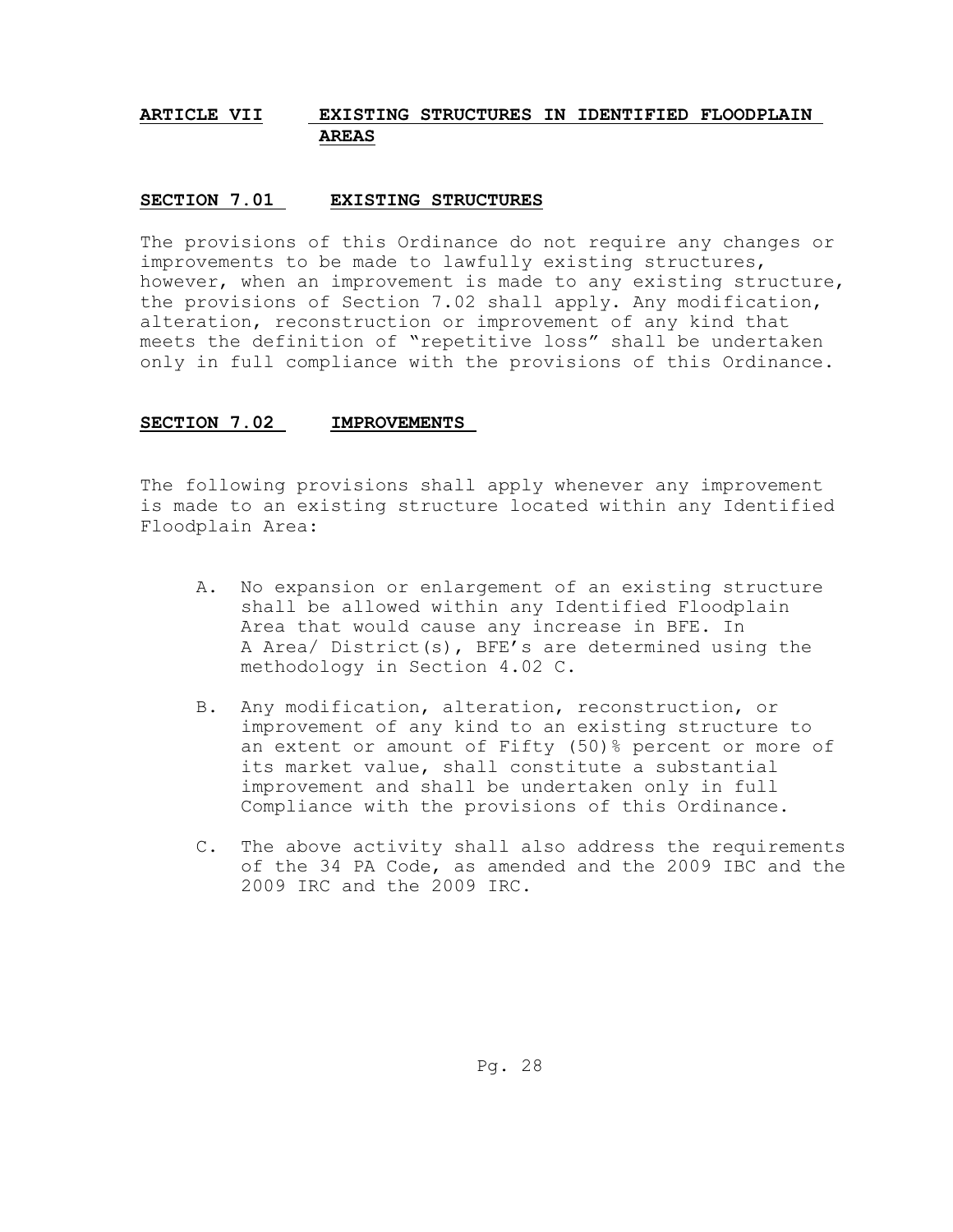- D. Within any Floodway Area/District (See Section 4.02 A), no new construction or development shall be allowed, unless a permit is obtained from the Department of Environmental Protection Regional Office.
- E. Within any AE Area/District without Floodway (See Section 4.02 B) no new construction or development shall be located within the area measured Fifty (50) feet landward from the top-of-bank of any watercourse, unless a permit is obtained from the Department of Environmental Protection Regional Office.
- F. Any modification, alteration, reconstruction, or improvement of any kind that meets the definition of "repetitive loss" shall be undertaken only in full compliance with the provisions of this Ordinance.

### **ARTICLE VIII VARIANCES**

### **SECTION 8.01 GENERAL**

If compliance with any of the requirements of this Ordinance would result in an exceptional hardship to a prospective builder, developer or landowner, the Borough of Lanesboro may, upon request, grant relief from the strict application of the requirements.

### **SECTION 8.02 VARIANCE PROCEDURES AND CONDITIONS**

Requests for variances shall be considered by the Borough of Lanesboro in accordance with the procedures contained in Section 3.11 and the following:

A. No variance shall be granted within any Identified Floodplain Area that would cause any increase in BFE. in A Area/District, BFE's are determined using the methodology in Section 4.02 C.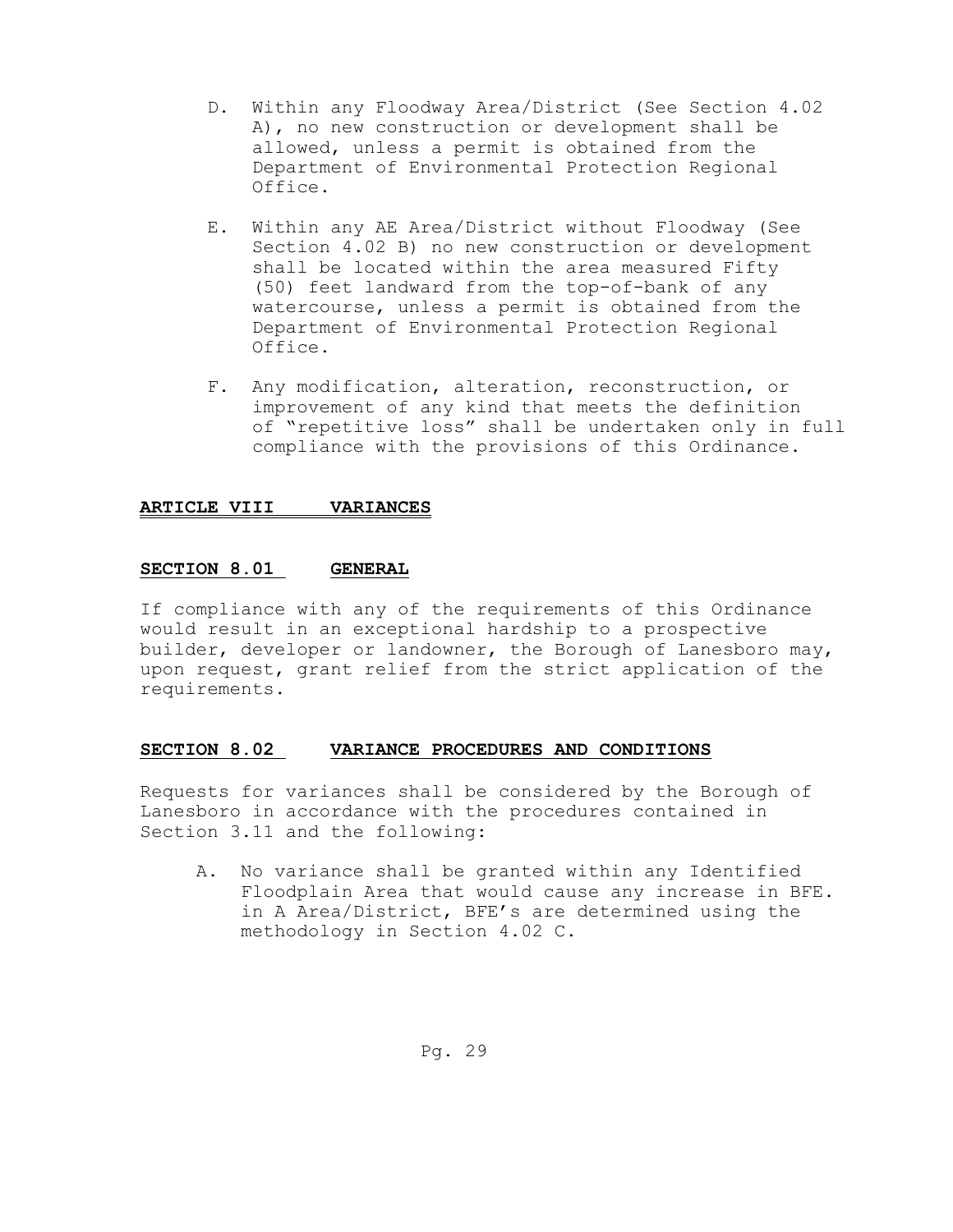- B. Except for a possible modification of the regulatory flood elevation requirement involved, no variance shall be granted for any of the other requirements pertaining specifically to development regulated by Prohibited Activities (Article VI)or to Development Which May Endanger Human Life (Section 5.04).
- C. If granted, a variance shall involve only the least modification necessary to provide relief.
- D. In granting any variance, the Borough of Lanesboro shall attach whatever reasonable conditions and safeguards it considers necessary in order to protect the public health, safety and welfare, and to achieve the objectives of this Ordinance.
- E. Whenever a variance is granted, the Borough of Lanesboro shall notify the applicant in writing that:
	- 1. The granting of the variance may result in increased premium rates for flood insurance.
	- 2. Such variances may increase the risks to life and property.
- F. In reviewing any request for a variance, the Borough of Lanesboro shall consider, at a minimum, the following:
	- 1. That there is good and sufficient cause.
	- 2. That failure to grant the variance would result in exceptional hardship to the applicant.
	- 3. That the granting of the variance will:
		- a. Neither result in an unacceptable or prohibited increase in flood heights, additional threats to public safety, or extraordinary public expense,
		- b. Nor create nuisances, cause fraud on, or conflict with any other applicable state or local ordinances and regulations.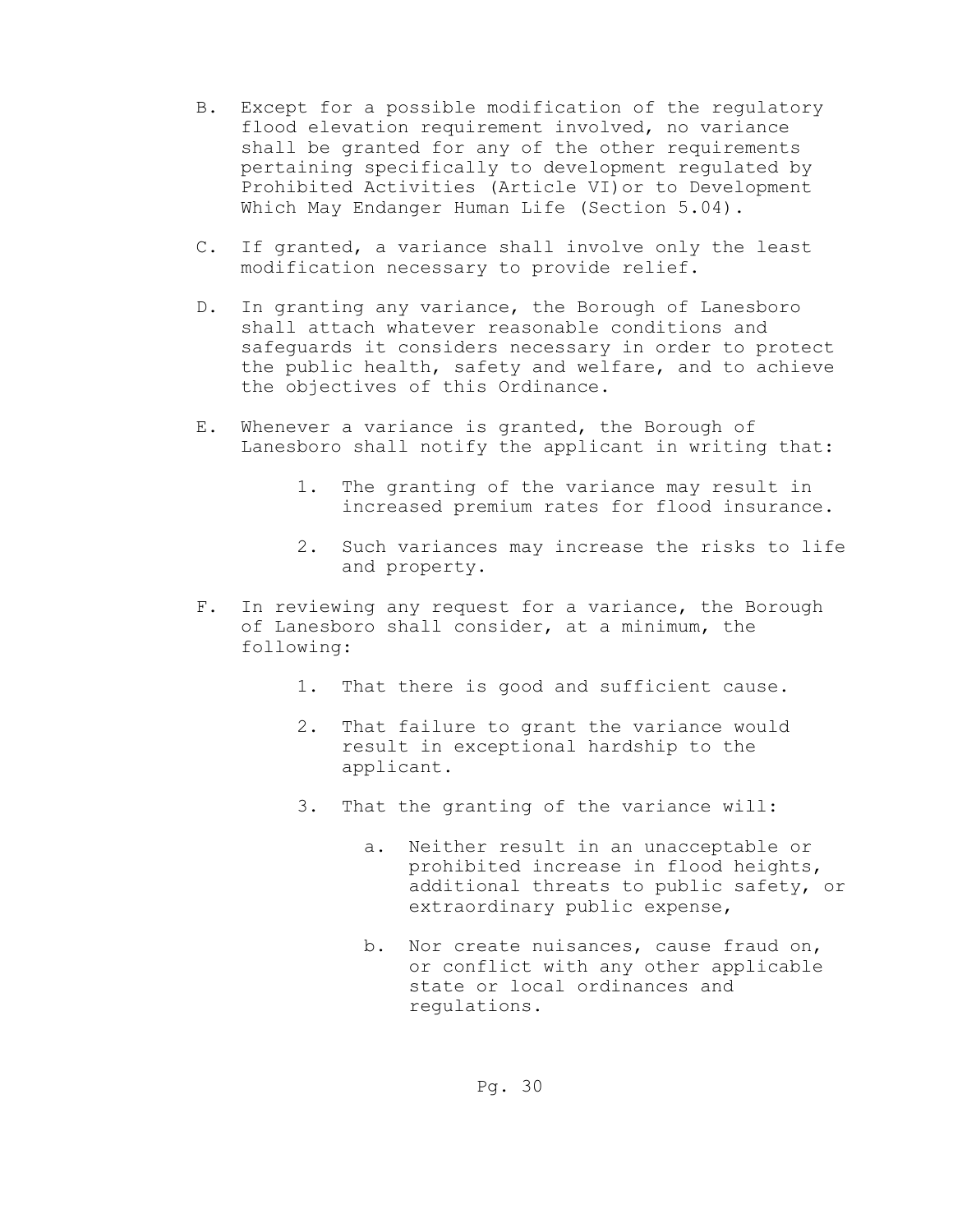G. A complete record of all variance requests and related actions shall be maintained by the Borough of Lanesboro. In addition, a report of all variances granted during the year shall be included in the annual report to the FEMA.

Notwithstanding any of the above, however, all structures shall be designed and constructed so as to have the capability of resisting the One-Percent (1%) annual chance of flood.

## **ARTICLE IX DEFINITIONS**

### **SECTION 9.01 GENERAL**

Unless specifically defined below, words and phrases used in this Ordinance shall be interpreted so as to give this Ordinance its most reasonable application.

### **SECTION 9.02 SPECIFIC DEFINITIONS**

- 1. Accessory use or structure A use or structure on the same lot with, and of a nature customarily incidental and subordinate to, the principal use or structure.
	- 2. Base Flood A flood which has a one (1%) percent chance of being equaled or exceeded in any given year(also called the "100 year flood" or one-percent (1%) annual chance flood.
	- 3. Base Flood Discharge The volume of water resulting from a Base Flood as it passes a given location within a given time, usually expressed in cubic feet per second (cfs).
	- 4. Base Flood Elevation (BFE) The elevation shown on the Flood Insurance Rate Map (FIRM) for Zones AE, AH and A1-30, that indicates the water surface elevation resulting from a flood that has a 1-percent (1%) or greater chance of being equaled or exceeded in any given year.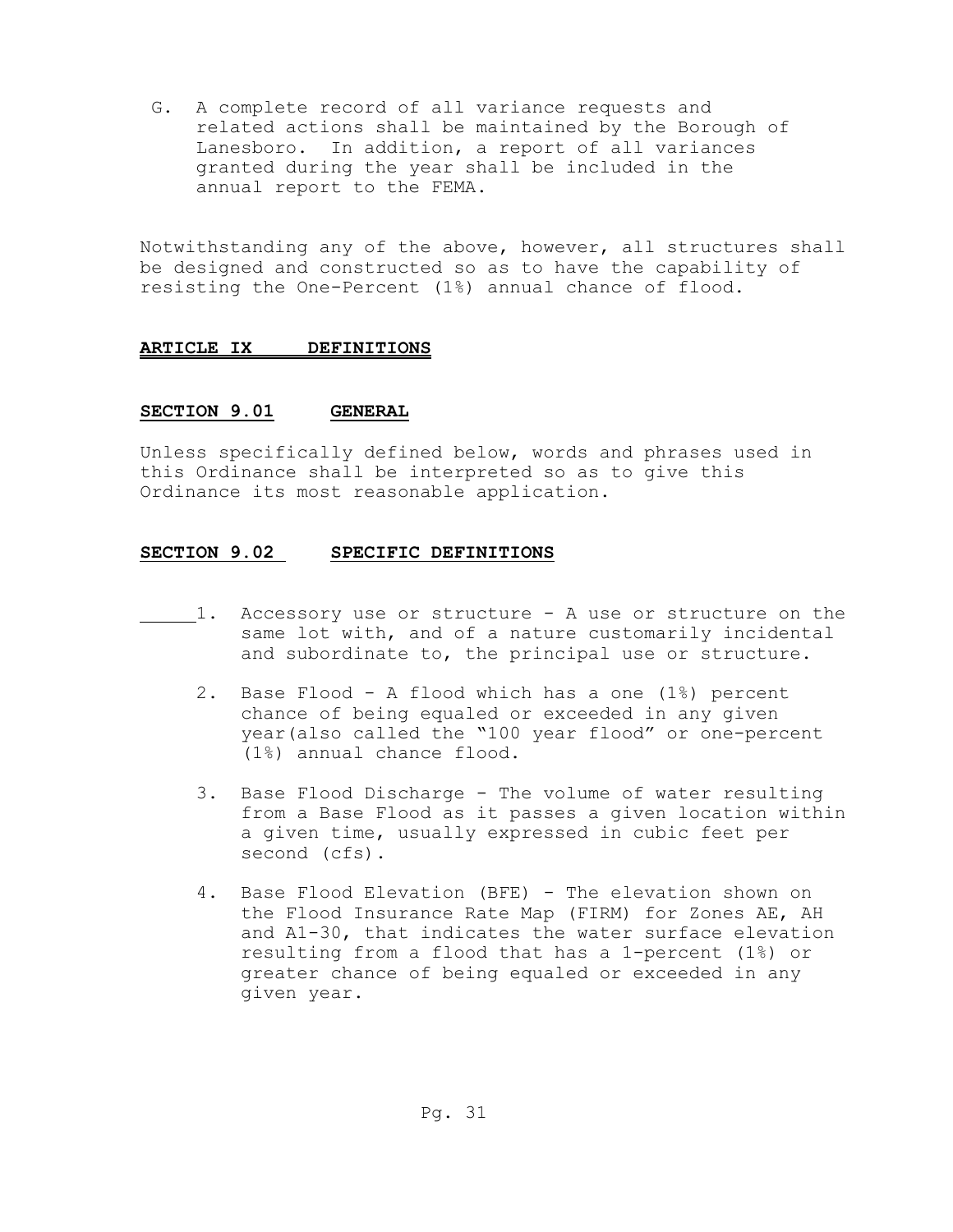- 5. Basement Any area of the building having its floor below ground level on all sides.
- 6. Building A combination of materials to form a permanent structure having walls and a roof. Included shall be all manufactured homes and trailers to be used for human habitation.
- 7. Development Any man-made change to improved or unimproved real estate, including, but not limited to, the construction, reconstruction, renovation, repair, expansion or alteration of buildings or other structures; the placement of manufactured homes; streets and other paving; utilities, filling, grading and excavation; mining; dredging; drilling operations, storage of equipment or materials; and the subdivision of land.
- 8. Existing manufactured home park or subdivision A manufactured home park or subdivision for which the construction of facilities for servicing the lots on which the manufactured homes are to be affixed (including, at a minimum, the installation of utilities, the construction of streets and either final site grading or the pouring of concrete pads) is completed before the effective date of the floodplain management regulations adopted by a community.
- 9. Expansion to an existing manufactured home park or Subdivision - The preparation of additional sites by the construction of facilities for servicing the lots on which the manufactured homes are to be affixed (including the installation of utilities, the construction of streets and either final site grading or the pouring of concrete pads.
- 10. Flood A temporary inundation of normally dry land areas.
- 11. Flood Insurance Rate Map (FIRM) The official map on which the Federal Emergency Management Agency had delineated both the areas of special flood hazards and the risk premium zones applicable to the community.
- 12. Flood Insurance Study (FIS) The official report provided by the Federal Emergency Management Agency that includes flood profiles, the Flood Insurance Rate Map, the Flood Boundary and Floodway Map and the water surface elevation of the base flood.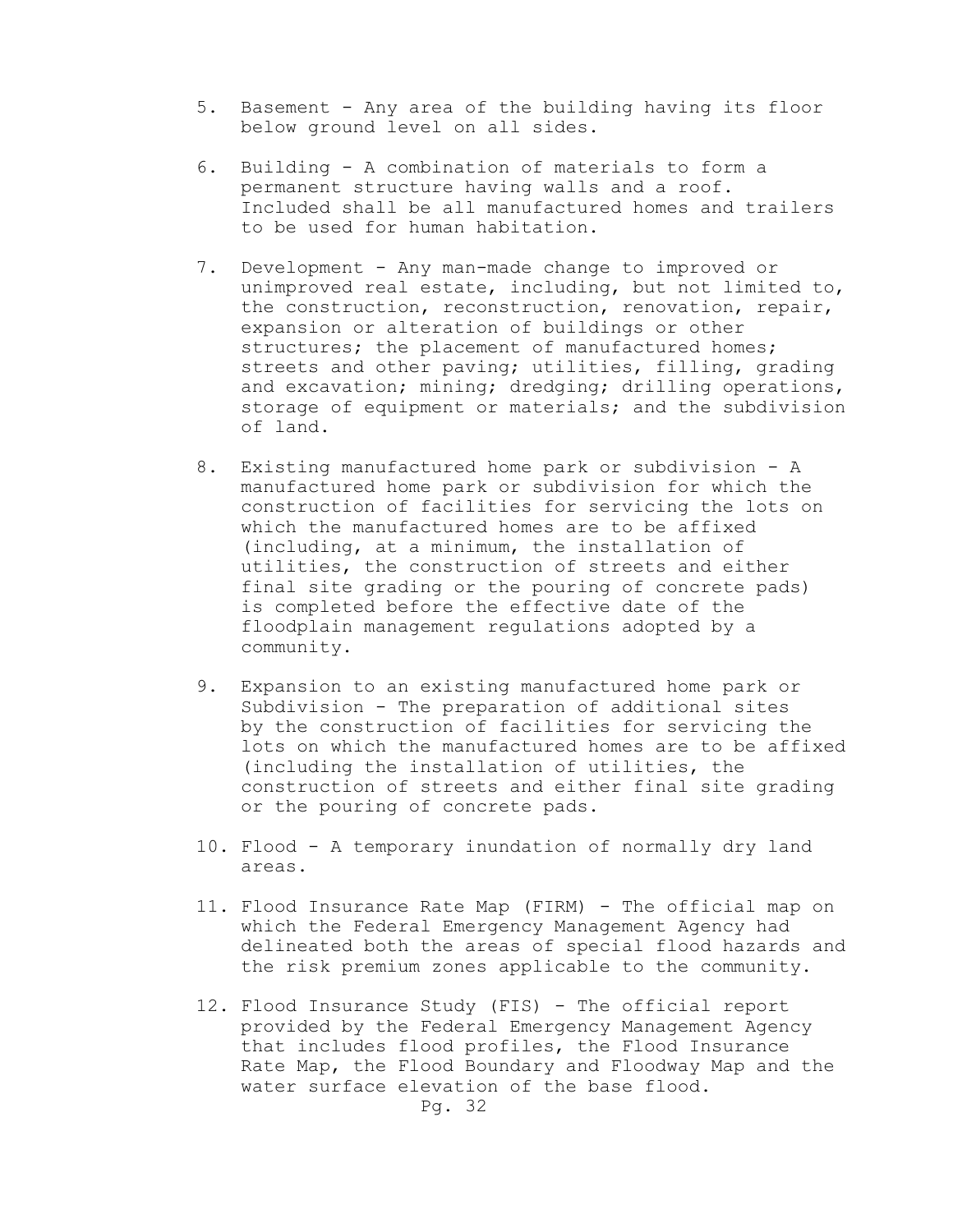- 13. Floodplain area A relatively flat or low land area which is subject to partial or complete inundation from an adjoining or nearby stream, river or watercourse; and/or any area subject to the unusual and rapid accumulation of surface waters from any source.
- 14. Floodproofing Any combination of structural and nonstructural additions, changes or adjustments to structures which reduce or eliminate flood damage to real estate or improved real property, water and sanitary facilities, structures and their contents.
- 15. Floodway The channel of a river or other watercourse and the adjacent land areas that must be reserved in order to discharge the base flood without cumulatively increasing the water surface elevation more than one (1) foot.
- 16. Highest Adjacent Grade The highest natural elevation of the ground surface prior to construction next to the proposed walls of a structure.
- 17. Historic Structures Any structure that is:
	- A. Listed individually in the National Register of Historic Places (a listing maintained by the Department of Interior) or preliminarily determined by the Secretary of the Interior as meeting the requirements for individual listing on the National Register.
	- B. Certified or preliminarily determined by the Secretary of the Interior as contributing to the historical significance of a registered historic district or a district preliminarily determined by the Secretary to qualify as a registered historic district;
	- C. Individually listed on a state inventory of historic places in states which have been approved by the Secretary of the Interior; or
	- D. Individually listed on a local inventory of historic places in communities with historic preservation that have been certified either: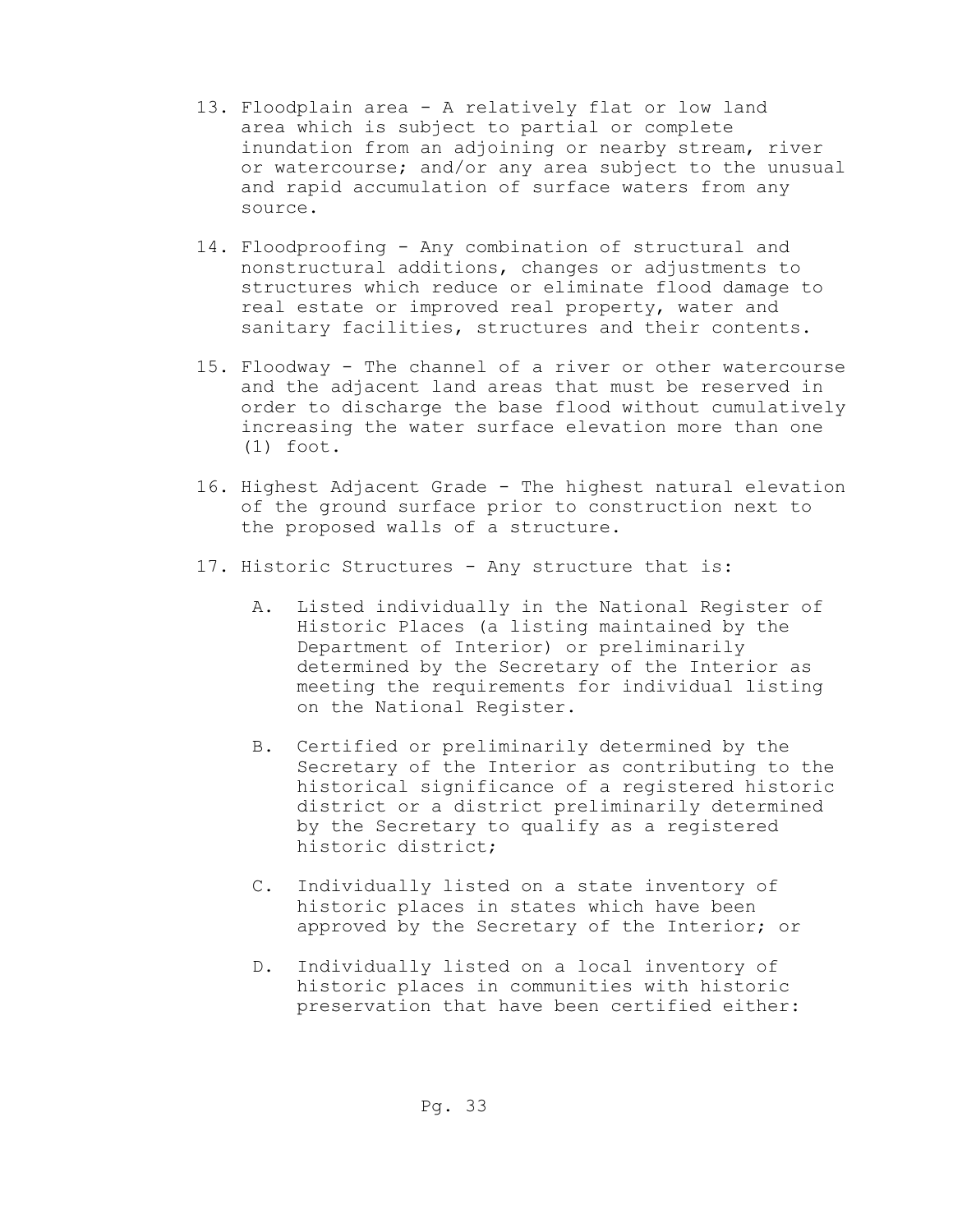- i. By an approved state program as determined by the Secretary of the Interior or;
- ii. Directly by the Secretary of the Interior in states without approved programs.
- 18. Lowest Floor The lowest floor of the lowest fully enclosed area (including basement). An unfinished, flood resistant partially enclosed area, used solely for parking of vehicles, building access and incidental storage, in an area other than a basement area is not considered the lowest floor of the of a building, provided that such space is not designed and built so that the structure is in violation of the applicable non-elevation design requirements.
- 19. Manufactured Home A structure, transportable in one or two sections, which is built on a permanent chassis, and is designed for use with or without a permanent foundation when attached to the required utilities. The term includes, park trailers, travel trailers, recreational and other similar vehicles which are placed on a site for more than 180 consecutive days.
- 20. Manufactured home park or subdivision A parcel (or contiguous parcels) of land divided into two or more manufactured home lots for rent or sale.
- 21. Minor Repair The replacement of existing work with equivalent materials for the purpose of its routine maintenance and upkeep, but not including the cutting away of any wall, partition or portion thereof, the removal or cutting of any structural beam or bearing support, or the removal or change of any required means of egress, or rearrangement of parts of a structure affecting the exit way requirements; nor shall minor repairs include addition to, alteration of, replacement or relocation of any standpipe, water supply, sewer, drainage, drain leader, gas, oil, vent, or similar piping, electric wiring, mechanical or other work affecting public health or general safety.
- 22. New Construction Structures for which the start of construction commenced on or after April 2, 2013,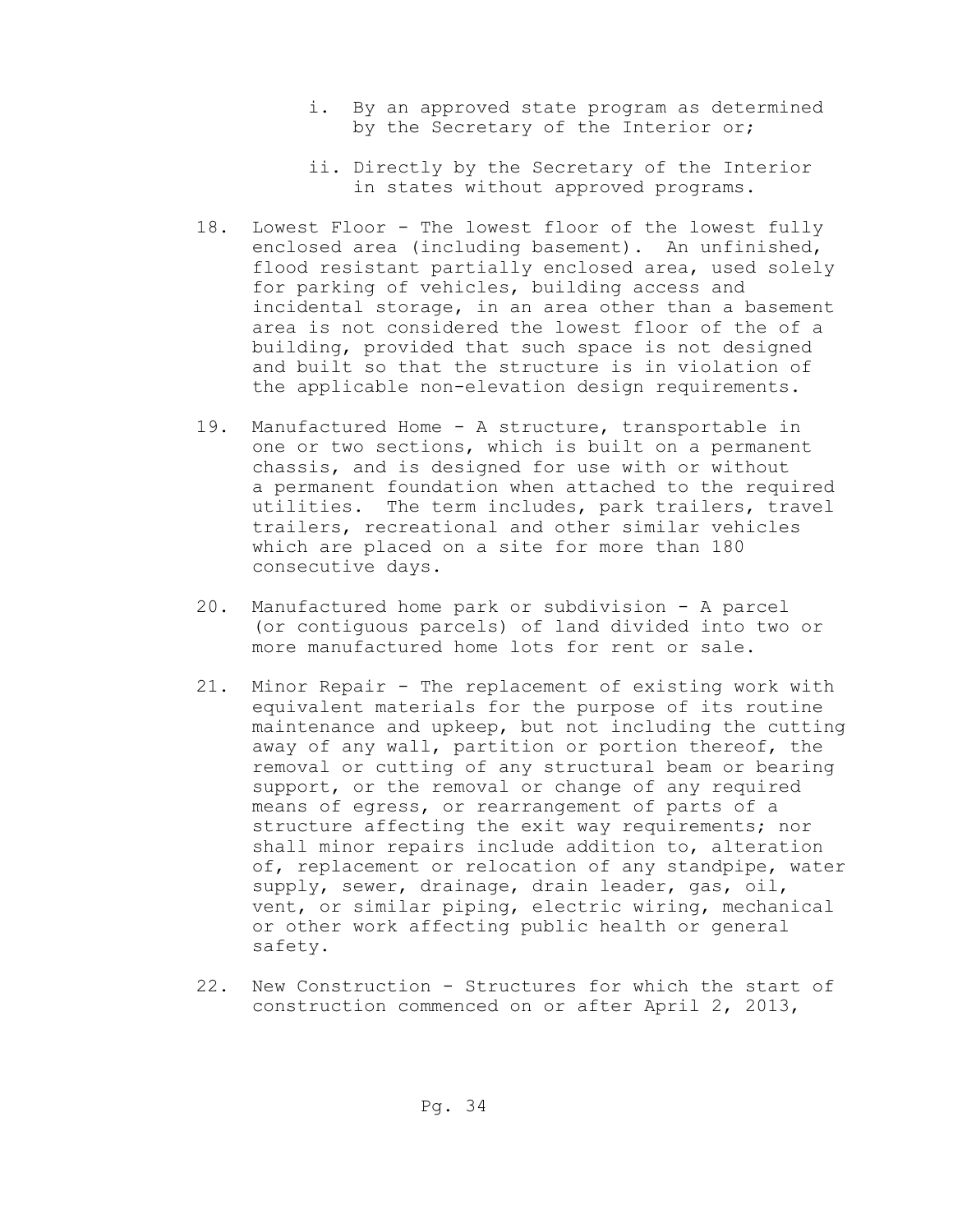and includes any subsequent improvements to such structures. Any construction started after October 15, 1980 and before April 2, 2013 is subject to the ordinance in effect at the time the permit was issued, provided the start of construction was within One-Hundred and Eighty (180) days of permit issuance.

- 23. New Manufactured Home Park or Subdivision A manufactured home park or subdivision for which the construction of facilities for servicing the lots on which the manufactured homes are to be affixed (including at a minimum, the installation of utilities, the construction of streets and either final site grading or the pouring of concrete pads)is completed on or after the effective date of floodplain management regulations adopted by a community.
- 24. Person An individual, partnership, public or private association or corporation, firm, trust, estate, municipality, governmental unit, public utility or any other legal entity whatsoever, which is recognized by law as the subject of rights and duties.
- 25. Post-FIRM Structure Is a structure for which construction or substantial improvement occurred after December 31, 1974 or on or after the community's Flood Insurance Rate Map (FIRM) dated October 15, 1980, whichever is later, and, as such, would be required to be compliant with the regulations of the National Flood Insurance Program.
- 26. Pre-FIRM Structure Is a structure for which construction or substantial improvement occurred on or before October 15,1980 or before the community's initial Flood Insurance Rate Map (FIRM) dated October 15, 1980, whichever is later, and, as such, would not be required to be compliant with the regulations of the National Flood Insurance Program.
- 27. Recreational Vehicle A vehicle which is:
	- A. Built on a single chassis;
	- B. Not more than 400 square feet, measured at the largest horizontal projections;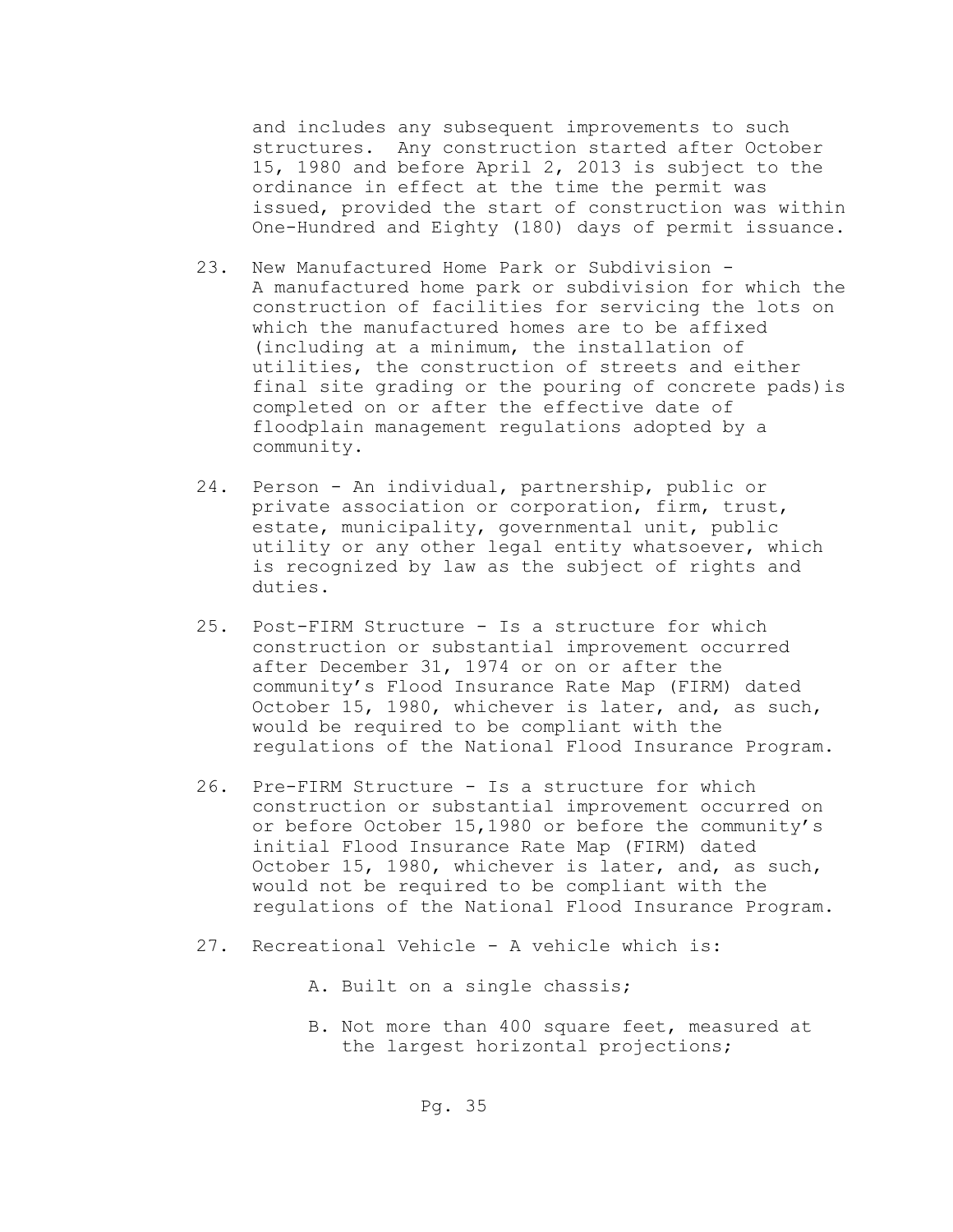- C. Designed to be self-propelled or permanently towable by a light-duty truck.
- D. Not designed for use as a permanent dwelling but as a temporary living quarters for recreational, camping, travel, or seasonal use.
- 28. Regulatory Flood Elevation The base flood elevation (BFE) or estimated flood height as determined using simplified methods plus a freeboard safety factor of One and One-Half (1 ½ )feet.
- 29. Repetitive Loss Flood related damages sustained by a structure on two separate occasions during a Ten (10)-year period for which the cost of repairs at the time of each such flood event , on average, equals or exceeds Twenty-Five (25) Percent of the market value of the structure before the damages occurred.
- 30. Special Permit A special approval which is required for hospitals, nursing homes, jails and new manufactured home parks and subdivisions and substantial improvements to such existing parks, when such development is located in all, or a designated portion of a floodplain.
- 31. Special Flood Hazard Area (SFHA) Means an area in which the floodplain subject to a One (1%) Percent or greater chance of flooding in any given year. It is shown on the FIRM as Zone A, AO, A1-A30, AE, A99, or AH.
- 32. Start Of Construction Includes substantial improvement and other proposed new development and means the date the Permit was issued, provided the actual start of construction, repair, reconstruction, rehabilitation, addition, placement or other improvement was within One-Hundred Eighty (180) days after the date of the permit and shall be completed within Twelve (12) months after the date of issuance of the permit unless a time extension is granted, in writing, by the Floodplain Administrator. The actual start means either the first placement of permanent construction of a structure on a site, such as the pouring of slab or footings, the installation of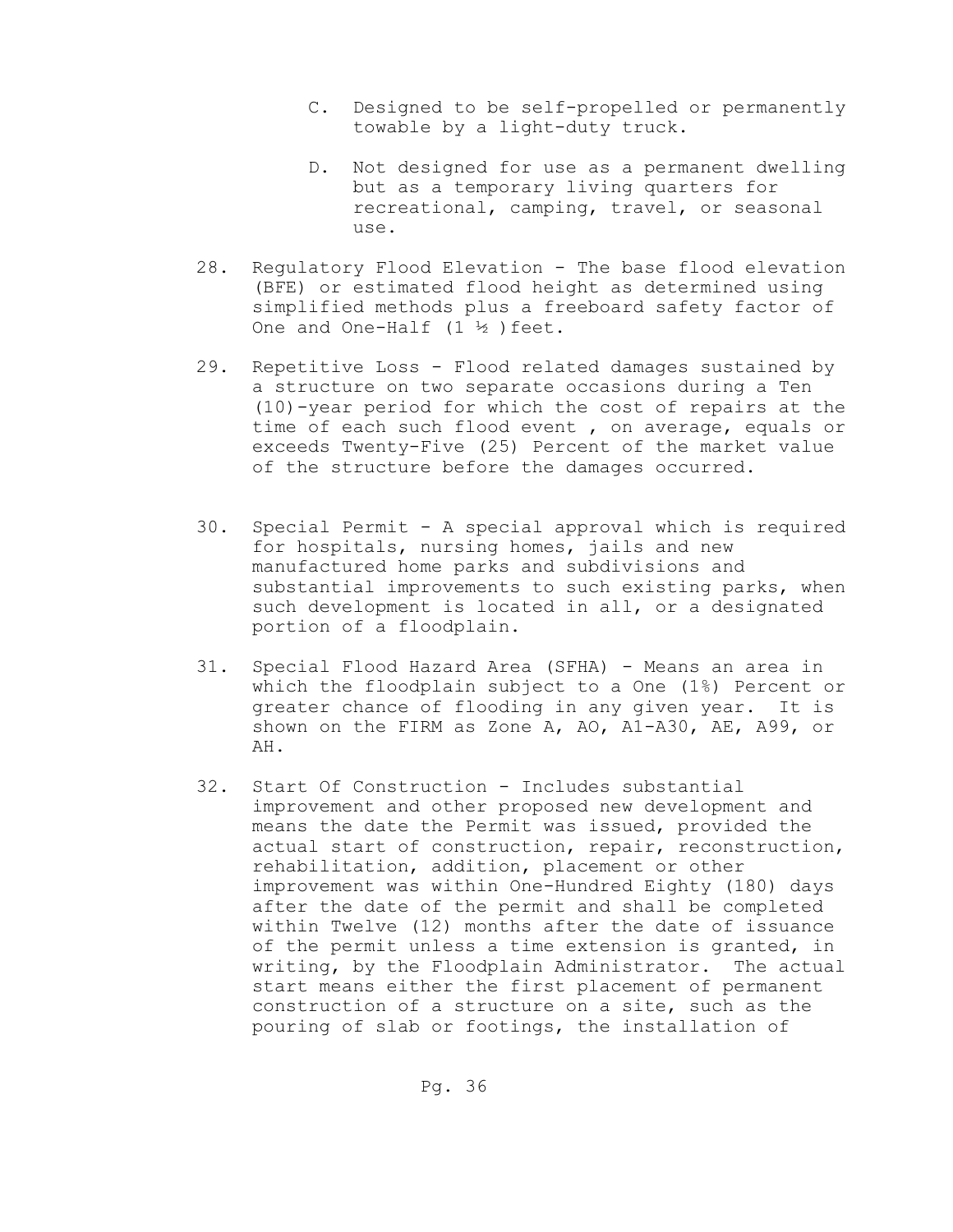piles, the construction of columns, or any work beyond the stage of excavation; or the placement of a manufactured home on a foundation. Permanent construction does not include land preparation, such as clearing, grading and filling; nor does it include the installation of streets and walkways, nor does it include excavation for a basement, footings, piers or foundations or the erection of temporary forms; nor does it include the installation on the property of accessory buildings,, such as garages or sheds not occupied as dwelling units or not part of the main structure. For a substantial improvement, the actual start of construction means the first alteration of any wall, ceiling, floor or other structural part of a building, whether or not that alteration affects the external dimensions of the building.

- 33. Structure A walled and roofed building, including a gas or liquid storage tank that is principally above ground, as wall as a manufactured home.
- 34. Subdivision The division or re-division of a lot, tract or parcel of land by any means into two or more lots, tracts, parcels or other divisions of land including changes in existing lot lines for the purpose, whether immediate or future, of lease, partition by the court for distribution to heirs, or devisees, transfer of ownership or building or lot development: provided, however, that the subdivision by lease of land for agricultural purposes into parcels of more than ten (10) acres, not involving any new street or easement of access or any residential dwelling, shall be exempted.
- 35. Substantial Damage Damage from any cause sustained by a structure whereby the cost of restoring the structure to its before-damaged condition would equal or exceed Fifty (50%) percent or more of the market value fo the structure before the damage occurred.
- 36. Substantial Improvement Any reconstruction, rehabilitation, addition, or other improvement of a structure, of which the cost equals or exceeds Fifty (50%) percent of the market value of the structure before the "start of construction" of the improvement. This term includes structures which have incurred "substantial damage"or "repetitive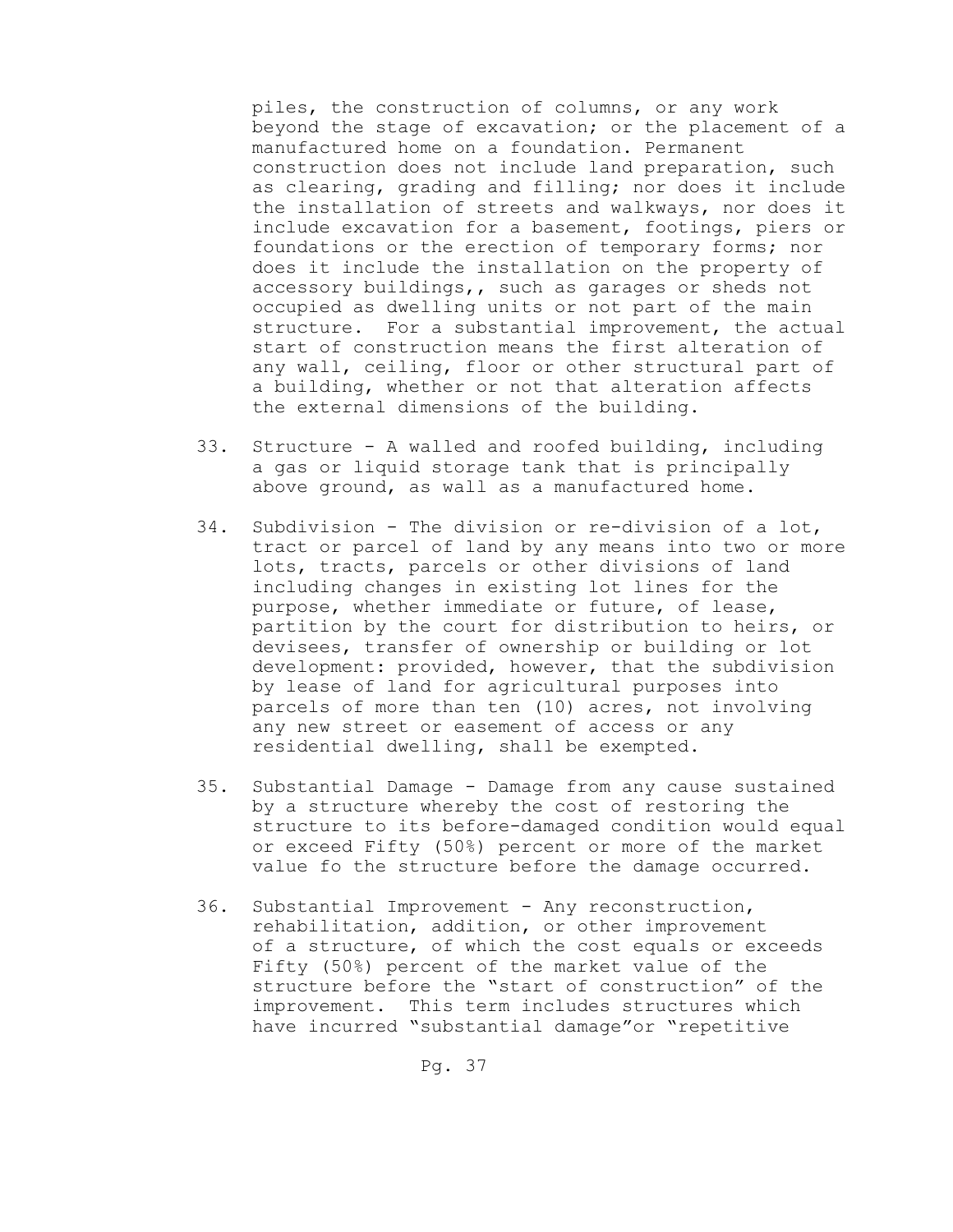loss" when a repetitive loss provision is used regardless of the actual repair work performed. The term does not, however, include any project for improvement of a structure to correct existing violations of state or local health, sanitary, or safety code specifications which have been identified by the local code enforcement official and which are the minimum necessary to assure safe living conditions.

Historic structures undergoing repair or rehabilitation that would constitute a substantial improvement as defined in this Ordinance, must comply with all Ordinance requirements that do not preclude the structure's continued designation as a historic structure. Documentation that a specific Ordinance requirement will cause removal of the structure from the National Register of Historic Places or the State Inventory of Historic Places must be obtained from the Secretary of the Interior or the State Historic Preservation Officer. Any exemption from Ordinance requirements will be the minimum necessary to preserve the historic character and design of the structure.

- 37. Uniform Construction Code (UCC) The statewide building code adopted by The Pennsylvania General Assembly in 1999 applicable to new construction in all municipalities whether administered by the municipality, a third party or the Department of Labor and Industry. Applicable to residential and commercial buildings. The Code adopted the International Residential Code (IRC) and the International Building Code (IBC), by reference, as the construction standard applicable with the State floodplain construction. For coordination purposes, references to the above are made specifically to various sections of the IRC and IBC.
- 38. Violation Means the failure of a structure or other development to be fully compliant with the community's floodplain management regulations. A structure or other development without the elevation certificate, other certifications, or other evidence of compliance required in 44 CFR  $\&$  60.3, (b)(5), (C)(4), (c)(10), (d)(3), (e)(2), (e)(4)or (e)(5) is presumed to be in violation until such time as that documentation is provided.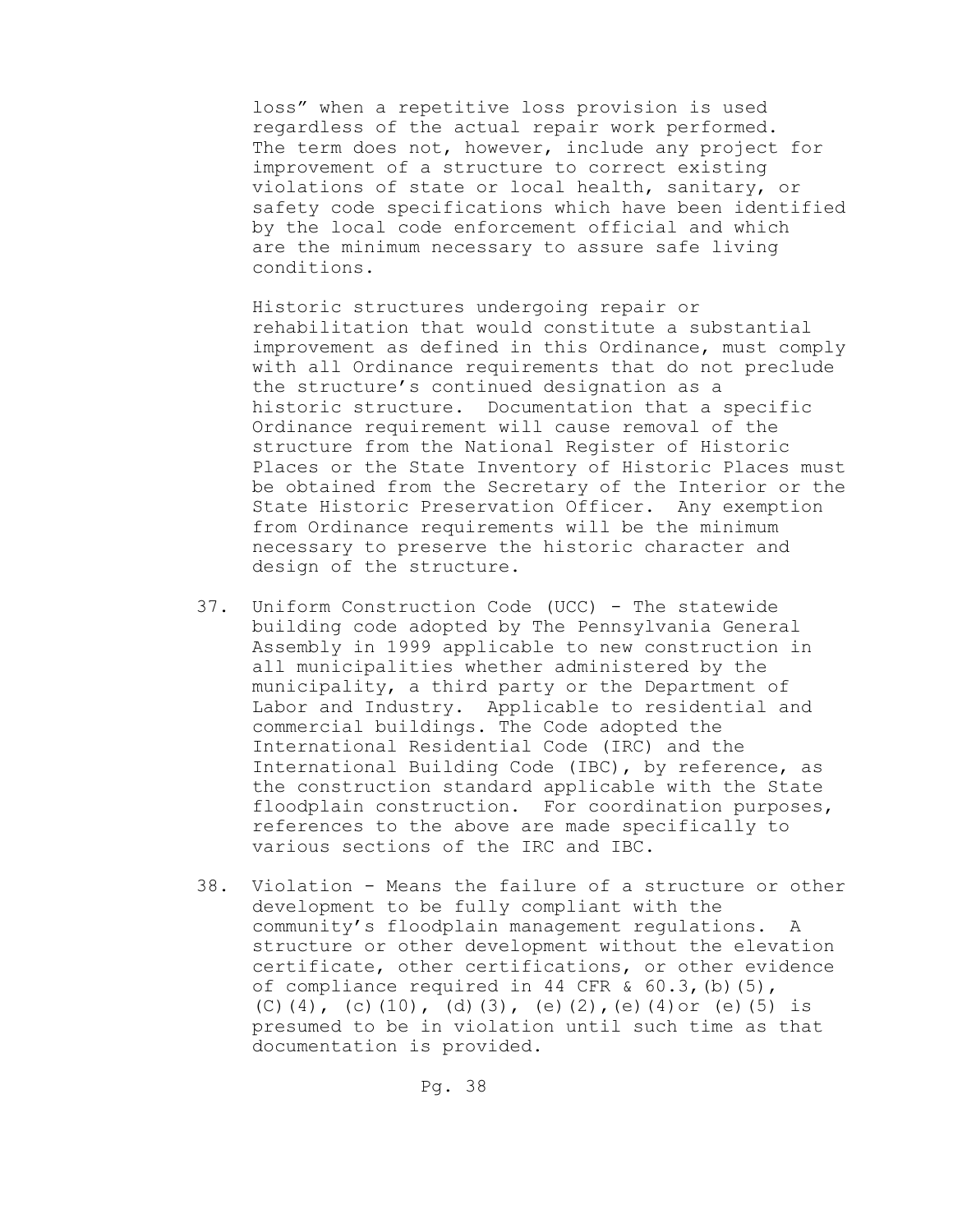### **ARTICLE X. ENACTMENT**

## **SECTION 10.01 ADOPTION**

This Ordinance shall be effective on April 2, 2013, and shall remain in force until modified, amended or rescinded by the Borough of Lanesboro, Susquehanna County, Pennsylvania.

**ENACTED AND ADOPTED** by the Lanesboro Borough Council, this

day of , 2013

**ATTEST**: COUNCIL OF THE BOROUGH OF LANESBORO

Borough of Lanesboro Borough of Lanesboro President Secretary

**APPROVED**, this day of , 2013

By the Mayor of the Borough of Lanesboro

### **ATTEST:**

Secretary Mayor

Borough of Lanesboro and Borough of Lanesboro